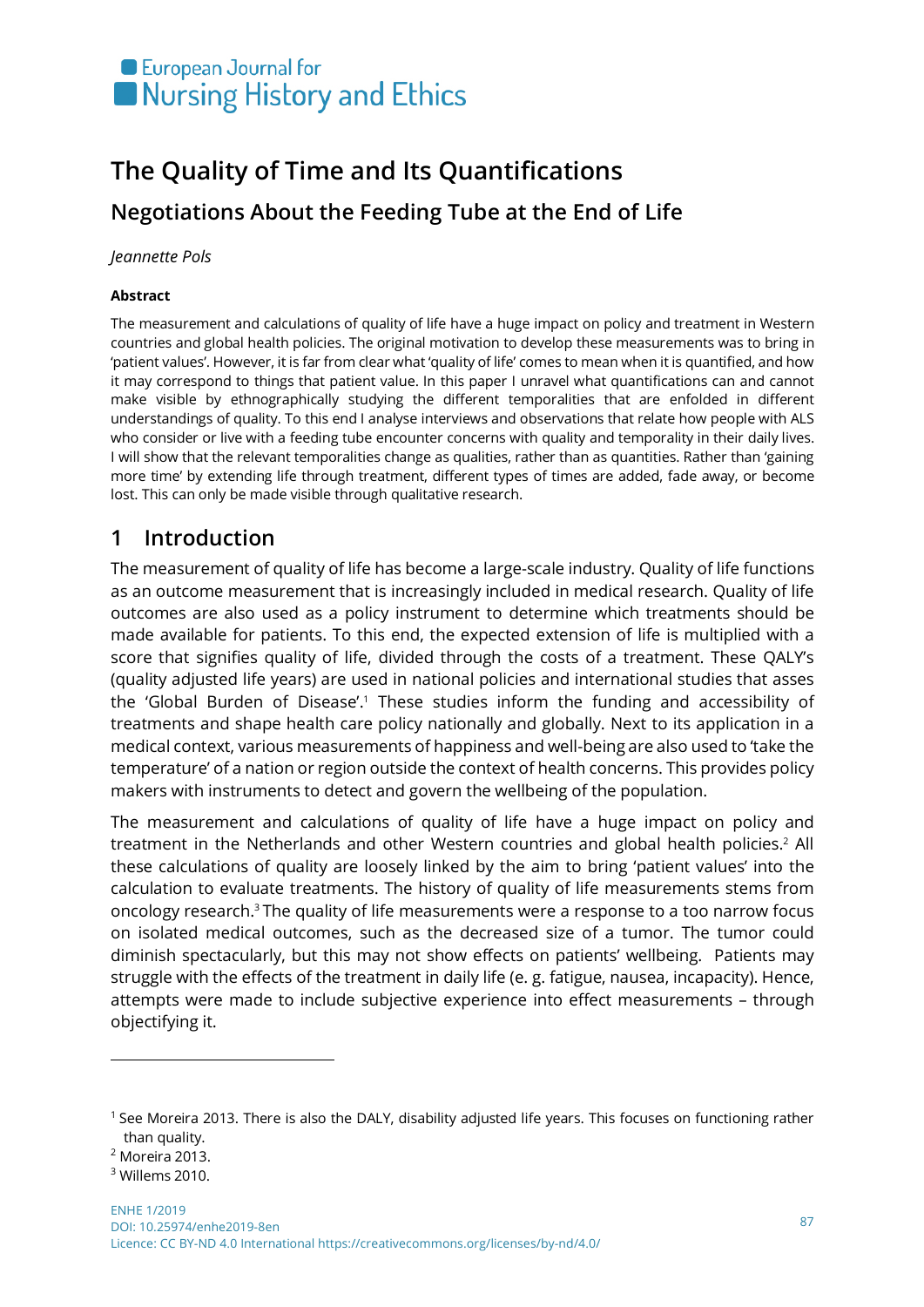

The desire for objectification, however, stands in sharp contrast to the murky understanding of what 'quality of life' could mean. Critics state that quality of life has become merely instrumental for the industry to sell particular treatments.<sup>4</sup> Ways of defining quality in order to make it measurable, they claim, may not show any relation to people's understandings of quality at all.<sup>5</sup> In an earlier study we also found operationalisations of quality that were dubious or debatable. An example is quality understood as the impairment of (normal) functioning.<sup>6</sup> Impairment of functioning may serve as an outcome measurement for the effect of a treatment concerning 'health' (one would not want treatments to lead to impairment of functioning), but it is dubious as a variable to measure quality. It assumes that the lives of people with disabilities and chronic disease are automatically of a lower quality than people who function 'normally', and belies the high scores on self-reported quality of life measurements by people with disabilities. This phenomenon became known as the 'disability paradox'. Moreover, 'functioning' in these questionnaires is interpreted in terms of general physical impairment. They score if one is impaired to walk or not, rather than if one is able to, say, take one's children to school. In this way, 'functioning' is detached from its relevance and value for daily life.<sup>7</sup> In terms used by the World Health Organisation,<sup>8</sup> the disability is ignored by foregrounding the impairment.

In our 2015 paper on quality of life we also argued that there are problems in approaching quality through modes of quantification.<sup>9</sup> Such modes frame quality as general and generalizable outcomes that can be calculated, averaged, added up and subtracted as comparable scores. However, in the same study we saw that the distribution of values in a population could take the shape of nominal scales, establishing qualitative rather than quantitative differences (one person values X, whereas another is indifferent) rather than rational scales (one person values X more than another person). For instance, in the case of anticipating and living with feeding tubes, people with ALS would either see the aesthetic disruption of the body by the feeding tube as essential and ultimately unacceptable, or as a minor nuisance one just has to cope with. To add up and average these aesthetic values as an overall effect on a population would not make sense.

In the paper quoted, we made a start with unpacking the concept of quality of life and unravelling what quantifications can and cannot be made visible. In this paper I will continue with this extensive task by analysing the temporalities that are enfolded in different understandings of quality. This is one of the difficult puzzles for scientists who measure quality of life: people are not stable in their ratings of the quality of their life on questionnaires. Their

 $\overline{a}$ 

<sup>8</sup> WHO 1980.

<sup>4</sup> Hunt 1997.

<sup>5</sup> Carr-Hill 1991; Carr/Higginson 2001.

 $6$  An example is the EuroQol (EuroQol Group 2009) that establishes how well patients are functioning ('I have no problems in walking about').

 $7$  See also Struhkamp et al. (2009), who compared the difference of quantified scores of 'independence' to the actual meaning of independence in daily life after spinal cord injury.

<sup>9</sup> Pols/Limburg 2016.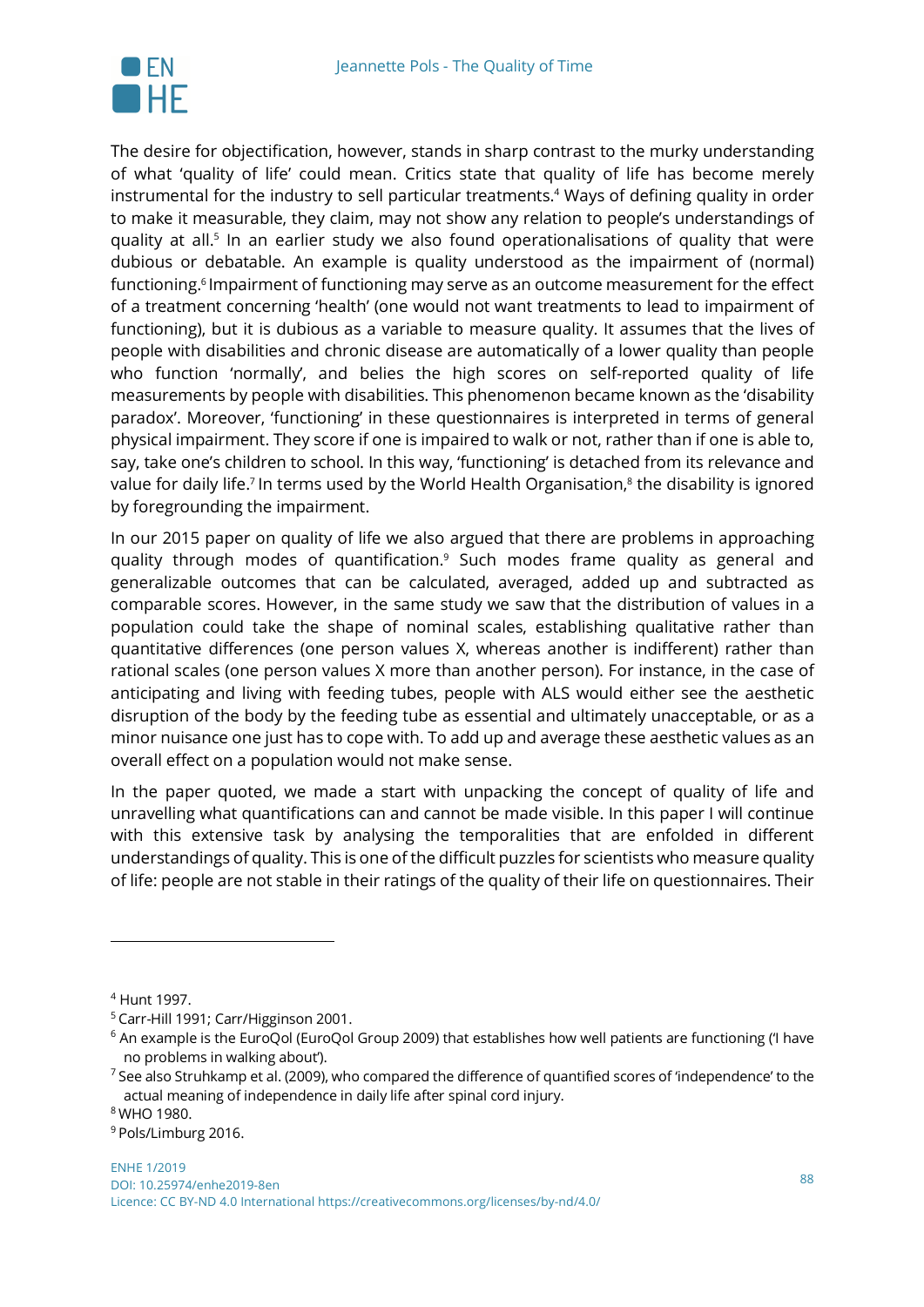

responses to the same items tend to shift.10 It is unclear to the scientists whether these shifts refer to measurement errors, a change in peoples' values, or to something else. By qualitatively exploring the different temporalities at stake, I hope to shed more light on the phenomenon of 'quality', both as an attribute and valuation of daily life practices, as well as on the possibility of measuring it.

## **1.1 Empirical Ethics**

I develop my analysis from the material semiotic approach of empirical ethics.<sup>11</sup> Empirical Ethics empirically studies values, or 'forms of the good', $12$  that emerge in practices through the relationships between people, words and technologies. Hence, values are not predefined, but the analysis aims to uncover how forms of the good take shape in care practices and in the research practices that influence them. These goods may be as varied as tastes, norms, technological directives, regulations, research methods and daily activities.

Crucially, empirical ethics studies analyse how orientations toward some form of the good in practice are the result of the interactions between values dispersed over different actors. By closely analysing how the different human and non-human actors engage in care activities, it is possible to reconstruct what they take to be the problem that needs to be addressed, how they distribute the work among each other, and thus enact particular values. Comparing these to intended values may show interesting gaps. For example, in earlier studies we found that telecare technologies aimed at enhancing patients' autonomy through self-management could lead to increased professional control and patient passivity.13 This was not because the device dictated this, but because it emerged as a result of the relationships that developed between the professionals, patients and the technology. Such analyses lead to contextualised accounts where values can be seen to lead to particular effects. These may be compared to other situations to see what might fit there. Hence, the kind of normative 'recommendations' are not shrouded by principles, but by the actual workings of values in concrete situations.

#### **1.2 New Nursing Studies**

This discussion is relevant for nursing studies. With the academisation of nursing studies, as with medicine more generally, Evidence Based Nursing (EBN) has gained pride of place (see for instance the journal with the same title), next to a respectable tradition of qualitative research approaches. For EBN research, the randomized clinical trial and similar designs are adopted to study nursing interventions. Nurses are taught to collect 'evidence', so that they can ground their interventions on a solid knowledge base. However, this line of inquiry

 $10$  Response shift is taken to be a shift in values (see the debate about this: Sprangers/Schwarz 2010; Ubel, Peeters/Smith 2010; Eton 2010). In our paper we could see that it can also be a shift in situations and real problems.

<sup>11</sup> Pols 2013a, b; Pols 2015; Sharon 2017; Willems and Pols 2010; Mol 2010; Thygesen and Moser 2010.

<sup>&</sup>lt;sup>12</sup> Thévenot 2001.

<sup>13</sup> Pols 2012, Ch 4.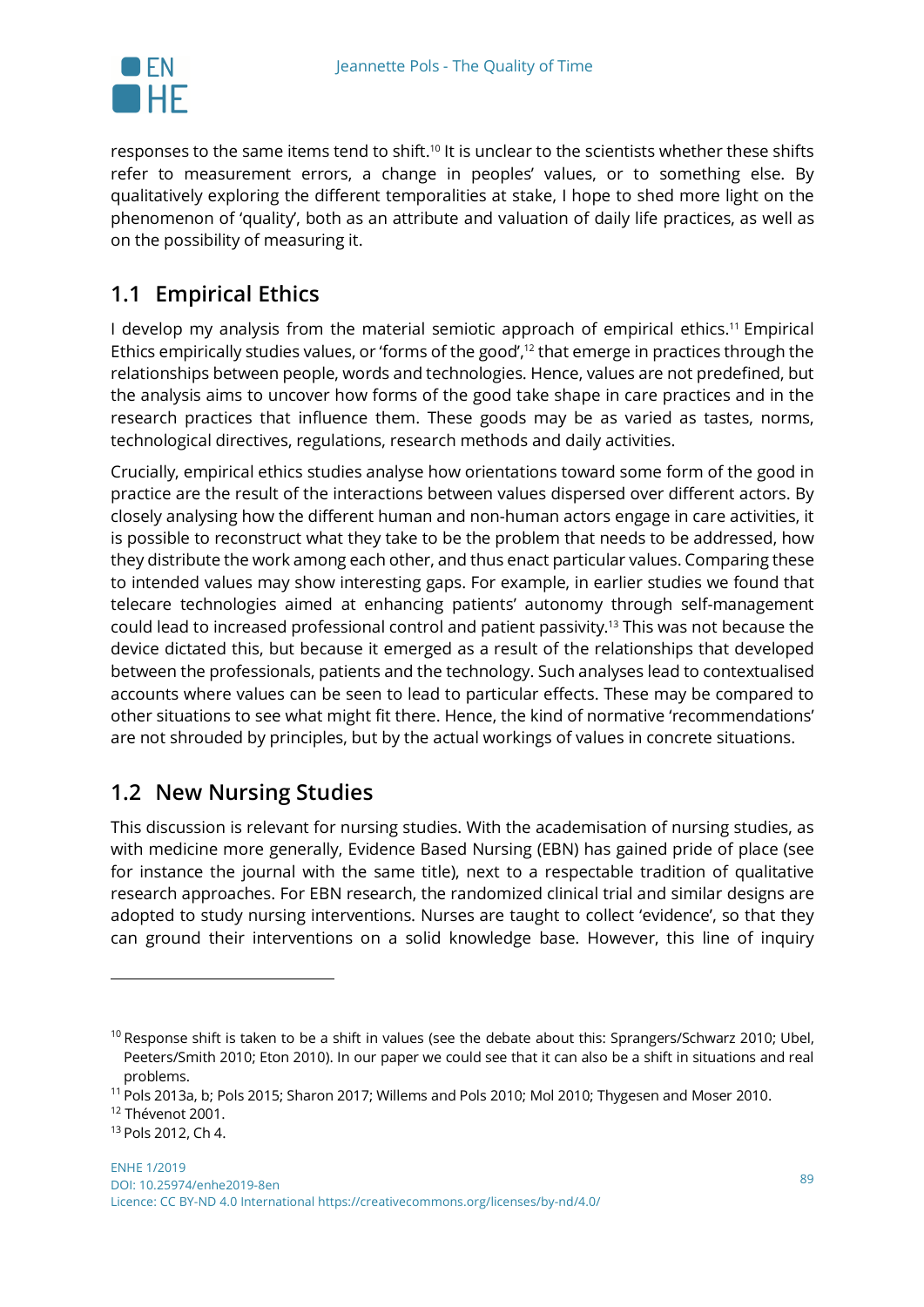

struggles to capture the situatedness, processual nature and variety that is characteristic of nursing practices.14 Quantitative research aims to make generalizable claims on 'what works' in nursing care. It does not provide the tools to explore the variety of normative orientations in nursing practices. The recently proclaimed 'new nursing studies<sup>"15</sup> links to the qualitative research lines in nursing studies, with the aim to do just that: to analyse (historical) practices of nursing, including their materialities and values. By conducting theoretically informed ethnographic studies in nursing practices and in practices of nursing research, questions may be asked that are pertinent to these practices. This should lead to research that is useful to improve care practices, $16$  as well as to a critical exploration of what particular research methods can and cannot make visible.17

Studies on quality of life and its temporality fit this agenda because they show how quality and temporality become linked in attempts to both a) measure and quantify what is of value to patients and their families, and b) how ethnographic studies make these values visible. What can both methods, quantitative and qualitative, teach about quality and temporality, in a way that is relevant to nursing practices?

#### **2 The Cases**

My main case is the lives of people in the Netherlands suffering from ALS and PSMA (progressive spinal muscular atrophy). We studied these patients' considerations for obtaining a feeding tube, and their experiences with living with a feeding tube over a period of time. ALS (in which we from now on include PSMA) is a severe progressive motor neurone disease. Because of the degeneration of nerve tissue that instructs the voluntary muscles, patients are progressively unable to move and the muscles waste away. The course of the disease is generally devastating: 50% of patients die from ALS within three years of diagnosis; most patients are dead after five years.

A feeding tube (gastrostomy) involves piercing the stomach wall to insert a plastic tube into the stomach. Fluid nutrition can be fed through the tube, either manually with a syringe, or through a motor-propelled drip. There are several methods for tube placement.<sup>18</sup> In the hospital where we did the study, PEG (percutaneous endoscopic gastrostomy) was the most common procedure, as it is elsewhere. With PEG insertion, the patient has to swallow a scope that illuminates the stomach from within and the stomach wall is pierced from the inside out,

<sup>14</sup> Ceci et al. 2017; Pols 2012.

<sup>&</sup>lt;sup>15</sup> New nursing studies are a specific type of care studies that are inspired by empirical ethics in care. Empirical ethics studies values and their workings empirically, before suggesting what is good to do, and for what reasons. See for instance: Pols 2015; 2017; Willems/Pols 2010, Mol 2010; 2008; Mol/Moser/Pols 2010. The study of practices aims to bridge the gap between the social sciences that study stories, narratives, culture, and meaning, and the life sciences, that study bodies, nature and materiality. At the time of writing the 'Care Practices Research Network' brings together this work. https//www.ualberta.ca/Nursing/research/researchunits/care-practice-research-network (accessed February 2019).

<sup>16</sup> Mol 2006; Moser 2010.

<sup>17</sup> Pols 2012, Ch 8.

<sup>&</sup>lt;sup>18</sup> See Stavroulakis et al. 2013 for a clear description.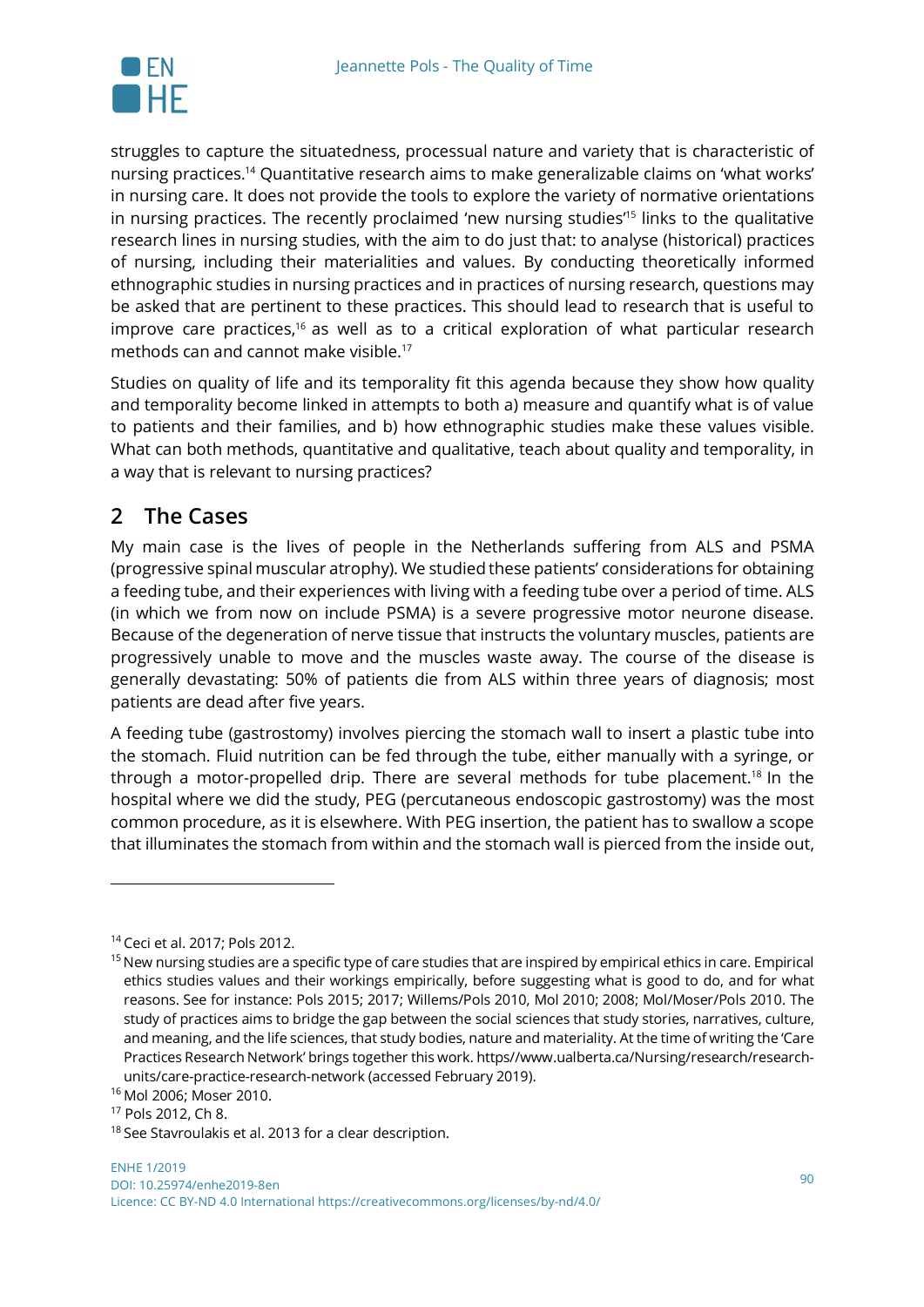

thereby minimizing potential damage to blood vessels. PEG can only be performed when patients have sufficient lung capacity and do not depend on breathing devices. PEG placement is done by a specialist, the gastroenterologist, who in our study was associated with the ALS team and knew the patients from earlier consultations on ways of dealing with dysphagia (swallowing problems due to the weakness of the tongue and mastication muscles). When a patients do not meet the requirements for PEG but can lie on their back, the radiologist inserts the tube: a procedure known as RIG (radiologically inserted gastrostomy). With RIG insertion, the stomach is inflated with air and the stomach wall is pierced from the outside. The diameter of the tube is smaller than for PEG, the tube is fixed less stably, and the wound needs to be stitched, increasing the risk of infection. The radiologist does not know the patient and this is one reason why PEG is preferred in the hospital where we conducted our study. The reasoning here is that as talking becomes difficult for the patient, and their body has lost much of its strength, a familiar doctor enhances communication and feelings of safety and trust (interview with the gastroenterologist).

We will build on the analysis made in Pols/Limburg quoted above,<sup>19</sup> which identified different ways of understanding the feeding tube in patients' lives. It became a different object over time, for example, it could turn from a scary symbol of deterioration into a life saver. These different identities related to different variables, such as the presence of informal carers or not, the stage and character of the disease, or the particular values the patients either cherished or regarded with disinterest or dismay. The rapid progression and varied courses of the disease made time a prominent feature in the patients' stories. The identity of the feeding tube fluctuated over time. In this paper I am interested in these temporalities. These should be seen within a very particular and challenging temporality: the idea of a life ending.

For our study Sarah Limburg and I interviewed patients whom we met through the ALS Tertiary Care Centre in the academic hospital in the urbanized region of the Netherlands, through the ALS Stichting Nederland (a national funding agency for research into ALS), through social media and through personal connections. The theoretical design of the study aimed to find patients in different stages of relating to the feeding tube, varying from anticipation to experienced use. We interviewed 11 ALS patients anticipating (3) or living with a feeding tube (8) or at both times (2). In total we recorded and/or transcribed 15 new interviews for this study. We collaborated closely with our colleague who worked with the same patient group for her study on advanced care planning.20 We do not quote the latter material here, but it gave us background to test our findings.

Interviewing ALS patients took particular patience from both the interviewed and the interviewer, as muscle weakening made talking difficult for informants. Partners and children supported the interviewee by explaining things to the interviewer. Some informants used a speech computer. Others could not speak at all, and delivered their story to us in writing or through the spouse. According to Dutch law and research codes we did not need the approval of an ethics committee for this study, but with this particularly vulnerable patient group we

<sup>19</sup> Pols/Limburg 2016.

 $20$  Seeber 2016, which gave us extra material on 28 people with ALS.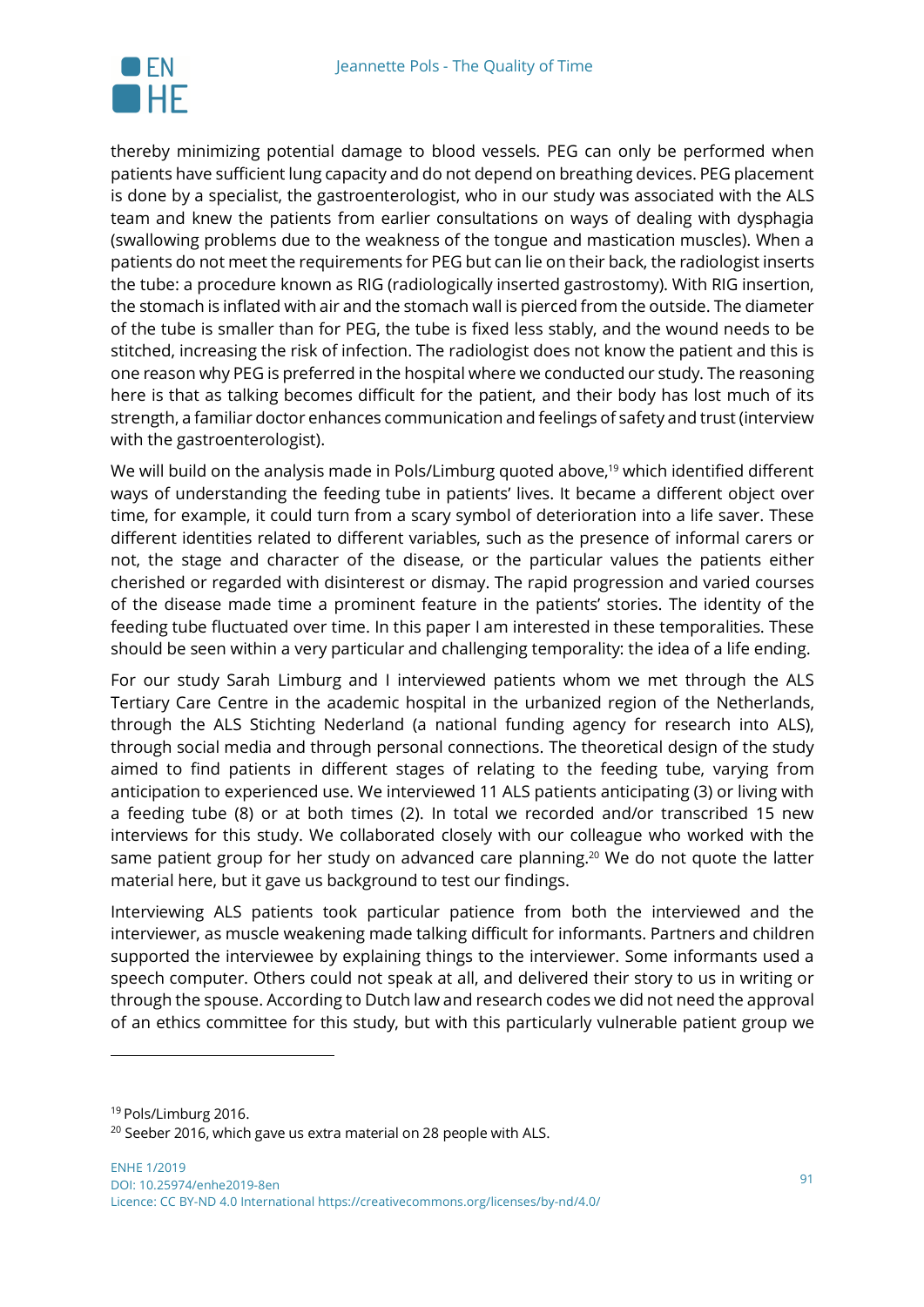

took special care to let people know they could always opt out of an interview or cancel an appointment, which they sometimes did. We carefully anonymized the material.

We also interviewed the professionals in the hospital who at different points in time has been concerned with tube feeding the gastroenterologist, the neurologist concerned with diagnosing ALS patients, the nurse specialized in coaching patients with feeding tubes, and the rehabilitation doctor, who was the central carer for ALS patients and our main point of contact. The rehabilitation doctor helped us to approach patients by handing out our information letter to them. If patients wished to volunteer to participate , they could tell the doctor or nurse, who would then give us their contact details. We discussed our results with the rehabilitation doctor to check our findings and interpretations. When possible, we observed patients using the feeding tube and consultations about this, or asked them detailed questions about using it, turning the patients into ethnographers of their own situation.

Next to the ALS study I use some insights gained about temporality from interviews with palliative oncology care patients in a rural hospital in the North of the Netherlands.<sup>21</sup> I was studying a telecare device they were using, to learn if it led to an improvement of their care. The device is used to support patients in the period of life when they are being treated palliatively, and know they will not get better. The telecare device is a white box with a screen and every day patients receive a list of questions that they answer by pressing buttons. There is an extensive check of symptoms, followed by questions on psychosocial wellbeing, spiritual questions on coping with imminent death, information about diet, and so on. The session ends with a 'quote of the day', offering wisdom borrowed from classic and popular philosophers. These patients revealed some interesting temporalities they encountered while facing the end of their lives. I visited 16 patients at their home, and interviewed 14 of them. 6 of the interviews also included their partner, who were sometimes key users of the device. One of the team of 4 oncology nurses was my central informant at the hospital, and I spoke to her several times. I was also present at project group meetings.

#### **2.1 Quality**

Much like we did in the first paper on quality and in the discussion on quality of life as a way to bring in patient values, I use quality, and also temporality, as 'loose concepts' to guide the analysis.22 Quality refers to a characteristic in life (a certain state of the world, or presence of certain features, as with qualitative research that denotes a type of research rather than an appreciation) and the normative understanding of this quality (quality as something good, the way it is often used in everyday language). Temporality refers to both time as it is experienced and narrated by patients and their loved ones, but also to quantified and objectified forms of time, such as linear clock time. As the reader will see, the various understandings of time in specific situations do not 'add up' to a coherent picture or theory on time, but form a colourful

l

<sup>21</sup> Pols 2012, Ch 2.

 $22$  A loose concept is a concept that is to be empirically substantiated in order to get more precise meanings (Pols 2015).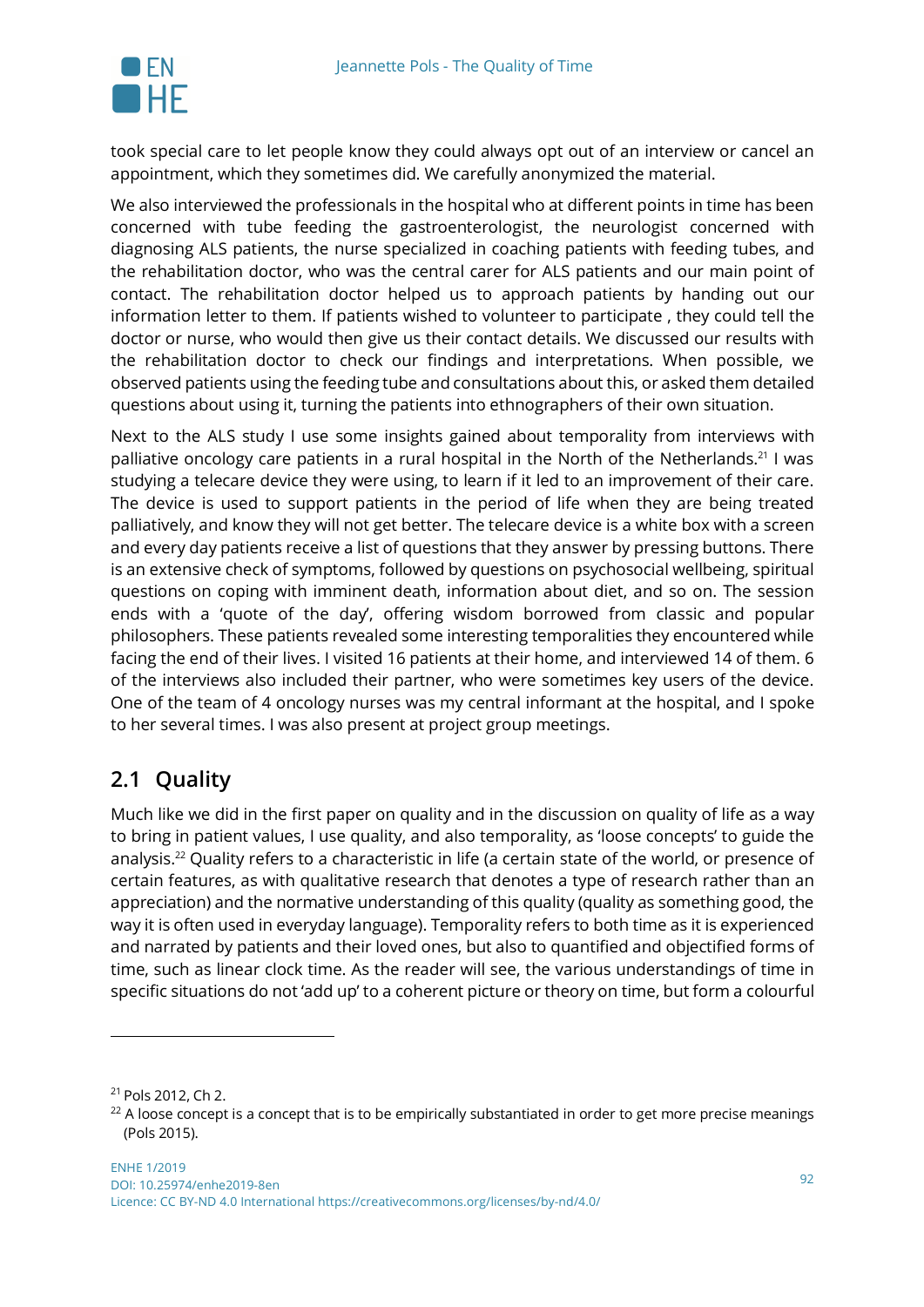

bouquet. It forms a first exploration of what quality related to time might mean when studying it ethnographically, both in patient's practices, as well as in quantitative research.

Our earlier analysis of the feeding tube<sup>23</sup> was motivated by the lack of knowledge about what the feeding tube meant to patients. To the clinicians it was clear that patients did not like the feeding tube at all, were reluctant to think about it, and postponed its placement as long as they possibly could. Biomedical studies attempted to measure the effects of the tube on quality of life, and also on nutritional status and survival, but these studies were indecisive; no effect on quality of life could be established. <sup>24</sup> Through our ethnographic study we showed that the reason for this was the extreme heterogeneity of the patient group, the variation in local treatment regimens, the impact of contextual factors, and the changing identity of the tube over time. State of the art randomized clinical trials could not be performed for ethical reasons. The prominence of time, in the rapidly progressing condition of the patients as well as in their valuating of the feeding tube, lead to the questions of this paper. What temporalities are relevant to quality of life as we can observe it ethnographically, and hear in the stories people tell? How can we think about the relation between quality and temporality, and what does this imply for attempts to quantify quality of life in general terms?

### **2.2 A Time for Living**

The specific temporality of the QALY measure will serve as an entry point. The QALY corrects calendar time according to the quality of this time. If one has, say, 5 years to live, but only with severe treatments that reduce quality, the number of 5 (for the years) can be corrected with a factor between 1 (full health) and zero (death). Hypothetically, there can be a minus score for a situation that is 'worse than being dead', but I have never seen this being reported in medical research. Quality here is related to a temporality that is marked by a clear start (the intervention) and endpoint: the end of biological life. The quality of this time is framed as stable once the intervention takes effect. It is one score that stands for a stable outcome, effect or end result of a particular treatment. Transient inconveniences of the treatment and fluctuations are hence not represented in the outcomes, unless repeated over time. This focus on end results fits with a general orientation of medical research that studies interventions that cure particular conditions.25A relatively short period of suffering from the administration of the treatment is bracketed to establish the eventual outcome, which would be 'a return to health', or a loss of quality when this is not achieved. This framing and shaping of quality fits less well with chronic or terminal conditions, for which different temporalities are at stake. The disease cannot be cured and will stay with the patients, who will eventually deteriorate rather than regain 'health'. They will persistently need support and treatment, which increases these interventions' impact on people's lives and substantially changes its quality.26

<sup>&</sup>lt;sup>23</sup> Pols/Limburg 2016.

<sup>24</sup> Benatar/Katzberg 2011; Langmore et al. 2006.

 $25$  Weisz (2014) calls this the infection model of disease.

<sup>&</sup>lt;sup>26</sup> See Pols (2013).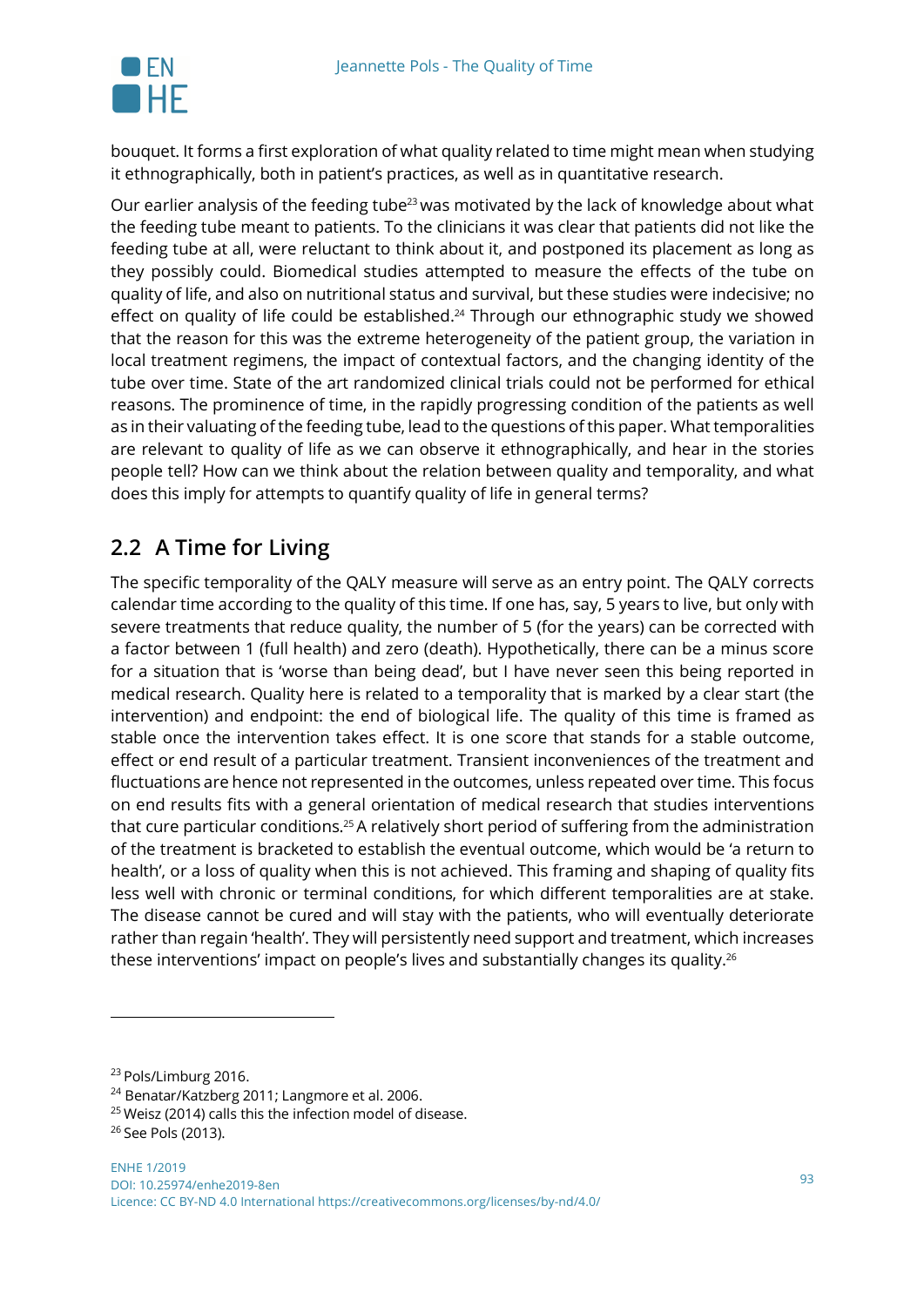

#### **3 The End of Life**

The first ethnographically observed temporality related to the ALS patients' quality of daily life resembles the temporality built into the QALY measurements in some ways. It is the temporality that emerges when people get their diagnosis and realise that their life will end prematurely. As a nurse in palliative care once explained to me: 'We are all immortal, until we get a life-threatening disease.' This means that we generally live without a clear sense of an ending. We all know that life has an ending, and some actively desire for this ending to come. In general, however, it is not a type of knowledge that is relevant to our daily activities, nor is it in the foreground when we plan our lives.

This idea of a final ending and people's neglect or lack of understanding of this is food for thoughts for existentialists and phenomenologists. They write about Death as the Eternal Black Nothingness and negation of life. We can only tolerate this by showing 'bad faith', i.e. through denying this truth.<sup>27</sup> We negate nothingness. However, the patients to whom we talked, who were confronted with a near ending of their lives, had to be much more pragmatic about life's ending. Rather than denying death, they had to, somehow, live with a shortened life expectancy.<sup>28</sup>

As Seeber et al. show,<sup>29</sup> for the ALS patients this meant, first of all, a concern for this new life span or a first consideration of lives' temporality. After recovering from the initial shock, they generally wanted to learn first about the way they would die.<sup>30</sup> They discussed and organised will statements with their general practitioners, in which they formulated their wishes for (non-) resuscitation, palliative sedation, or situations in which they would opt for euthanasia if suffering would become unbearable.<sup>31</sup>

The relevant temporality here is, much like that of the QALY, one's total life span. This life span emerged at the time of diagnosis, and made patients' lives acquire an ending that was closer than anticipated. It demanded new perspectives and planning. Interestingly, an anticipation of living with a feeding tube was not part of this temporality. Living with a feeding tube was so repulsive to patients that they used the proverbial mantra 'If I have reached that stage [to need a feeding tube], I'd rather be dead'. At that point in time they saw the feeding tube as a symbol of a gruesome and unacceptable deterioration. At the time of diagnosis and directly after, the feeding tube represented a life that is not worth living. The quality of a time to live

<sup>&</sup>lt;sup>27</sup> See for example Nolan (2011), who discusses the work of existentialist Gabriël Marcel and Sartre (2001).

 $^{28}$  One of the oncology patients in palliative care said to me: "It is a gradual difference. We all die, I may go a bit earlier than you. That is, if you are not run over by a bus. But for both of us it is unclear *when* we will go. So it is not all that different." Future time is hard to predict.

<sup>&</sup>lt;sup>29</sup> Seeber et al. 2015.

<sup>&</sup>lt;sup>30</sup> Seeber et al. 2015.

 $31$  Seeber et al. 2015. This is a possibility in the Netherlands. Veldink et al. (2002) show that 17% of ALS patients use the possibility for euthanasia in a late state of the disease. It was clear to all participants that these were provisory determinations, and the rehabilitation doctor warned people that they might change their ideas along the way and that this was perfectly fine; Seeber et al. 2016.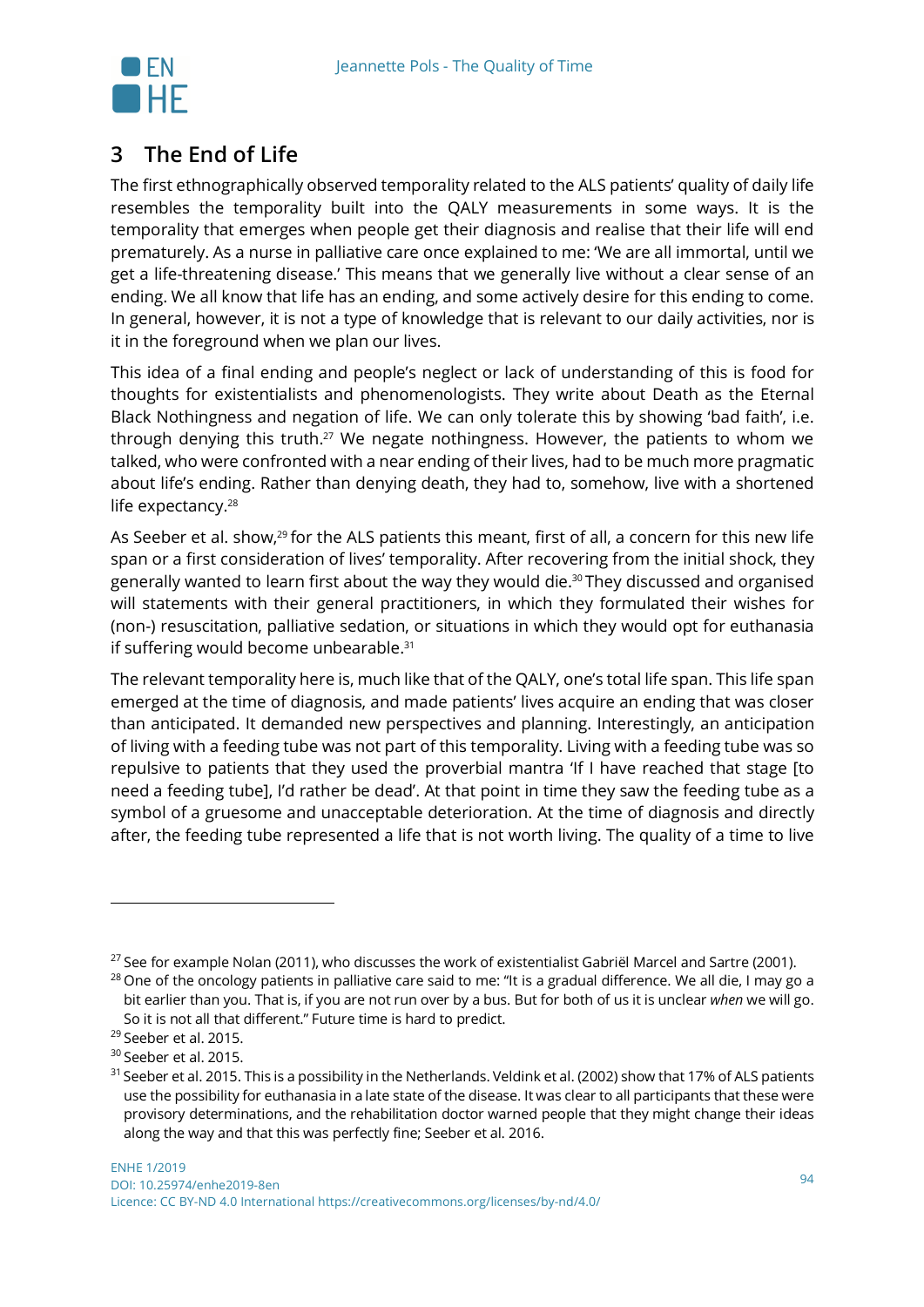

with a feeding tube was a time they did not want, and they did not want to consider it. It was bad enough to consider an early death.

Here we already see a difference with the quantifiable QALY-time (calendar time corrected for quality): a perspective that includes a life that is ending in the near future is in itself a change of the quality of that life (as it has gained an ending). When this 'life with an ending' can be lived in an acceptable way, this could be thought of as a life of good quality. However, the time in between diagnosis and death differs from the QALY-time. The patients did not see it as a time that is corrected for sadness, and stable thereafter. They also did not anticipate deterioration and 'reduced functioning' that will inevitably follow. The 'in between' time had yet to emerge. It was not there at the time of diagnosis and in the concerns for the last parts of life. It only emerged by living it.

#### **3.1 The Time of Getting Through the Day**

There was another temporality in this anticipation of life's ending. This was the temporality of life each day. I first learned this from the oncology patients in palliative care. They were brave enough or found it inevitable to consider their approaching death, and some even anticipated and organized their funeral when they were still fit.

Mrs Veronica: I'd looked at the questions [on the screen of the telecare device] with a friend, and she told me later that she found it puts you in confrontation with reality so terribly. It said so clearly: you won't get better, asking questions like 'How do you see this, how do you deal with that, and are you sad about that?' She thought that was making you face unwanted facts. But I said to her: 'Yes, but I have this disease. And I live with it.' So, to me, it's very different. I know I can't get better. They're doing lots to slow down the disease. But they can't stop it. So you know what the situation is. This is the way it is, I don't have a choice. I have to take it from there.

Dying became part of living, but the patients insisted they could not and did not want to do this 24 hours a day. They could not be dying persons for the whole day. They could take a certain amount of time to consider the end of their life and what came with that. But they also needed time to live life on a daily basis. Mr Jansen worked in a shop and his customers were very concerned about his condition.

Mr Jansen: They [the customers] constantly wanted to know what was going on, how you are, really, right down to the bone. But if you tell that story 10, 20, 30 times a day, you get sick of being ill. That's really heavy, psychologically speaking. So I said: 'If you want to visit a patient, come when I'm in hospital having chemo.' With a tube stuck into my hand, me lying flat out on a bed, a nurse in the vicinity. Then I'm sick. Not on other days. Outside the hospital I don't want to be confronted with this. Then it'd rule your life. I don't want to be just someone sick. That's not how I want to live my life. […] [About the telecare device]: It makes you aware of certain things. Have I got fever, did I throw up, have I weighed myself? I always do what the [telecare device] tells me to do. It says: 'Did you step on the scales today?'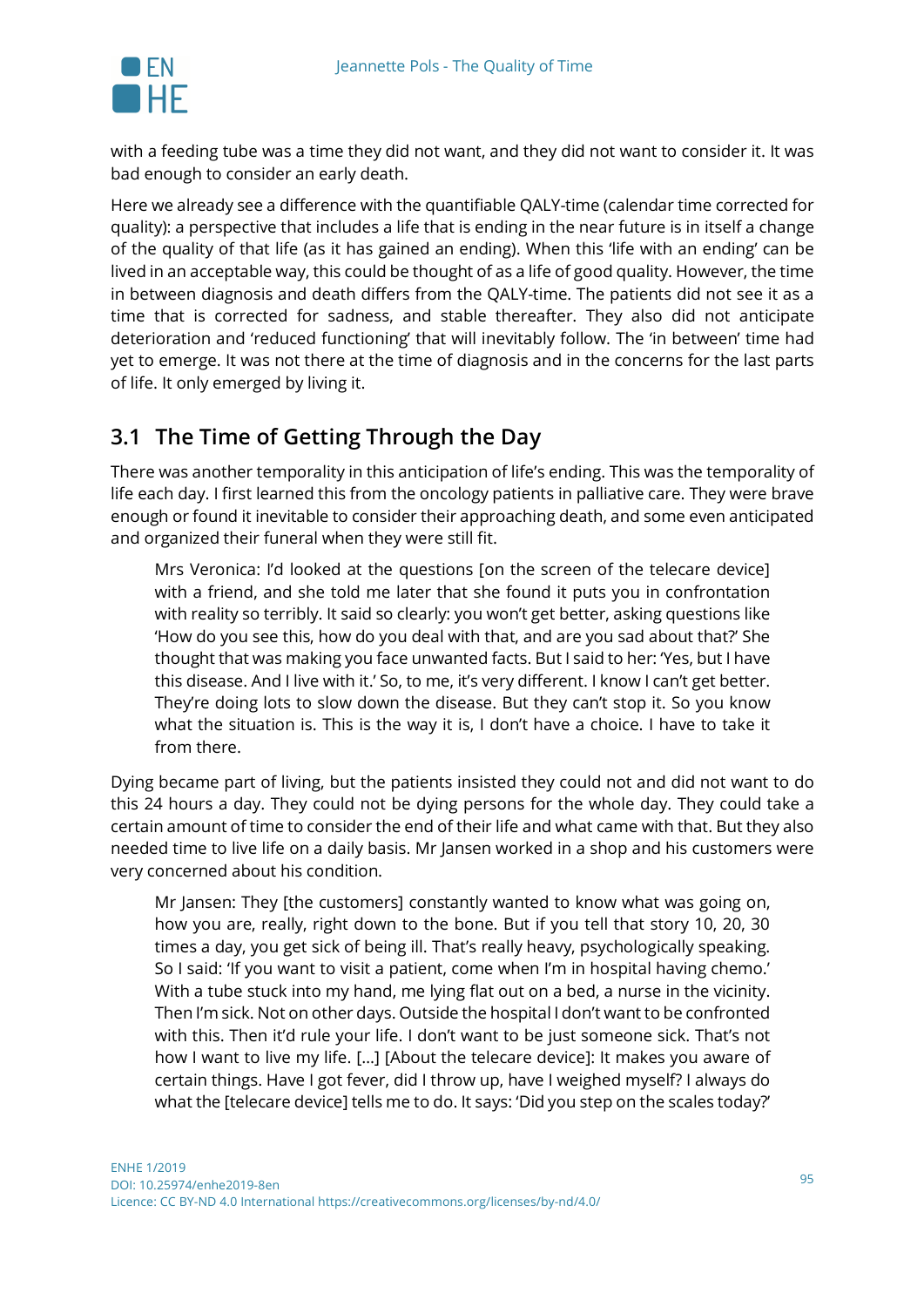

so I go to the scales and check my weight. I do the questions, and when I am done with the [device] for the day, I concentrate on the rest of my day.

Mr Jansen pointed to the temporal intensity or duration of being confronted with his fatal disease. When using the device he remarked that it took him 5 minutes a day to answer the questions, and that was just enough time for death. 'Living' the patients explained, consisted of the small things of everyday life. They wanted to be involved in how their children were getting on at school, the colour of the new curtains, and to have a cup of coffee and a chat with the neighbour. They valued things more, because they knew they would end.

Mrs Franken: Well you see, we say: he is not in pain, and that is great. Because you often hear about people who are always in pain, and that is awful. And, well, we are here, and we live here so beautifully. And then he is pottering about outside, fiddling in the garden. That is really wonderful. You can complain 'we cannot go on holidays anymore!' But well, just look at what you still have. It is a lot.

Important relationships and moments of intimacy were cherished by the patients and their families, showing a remarkable appreciation of life. Rather than devising 'bucket lists' of great things still to achieve, they became more aware of the 'small events' and relationships they valued and enjoyed. The time scale here was that of everyday life. Mr. Jansen separated a small part of the day for dying by using clock time, but the rest of the time in the day related to many small pleasures, as well as neutralities and necessities such as brushing one's teeth or getting dressed. It is the more fluid time of getting up in the morning and getting through the day. It is the here-and-now-time. It is lived, but little reflected upon.

#### **3.2 Every Day Time and Swallowing**

This every day time also emerged in the life of people with ALS when it concerned their problems with swallowing, and hence, with eating. When swallowing became difficult due to decreasing muscle power, patients became more and more occupied with the activity of making food move from their mouth to their stomach. Even if doable at first, the task could slowly become an obsession, taking several hours in the day. Patients also worried about weight loss and there was the real danger of an inflammation of the lungs when food strayed and got stuck there. This could mean intensive care treatment and a near ending of life.

Partner: Eating was very difficult, and it took a lot of time.

Jenita: I was busy eating the whole day.

Partner: And obsessively, eh, because it is also a fight against losing weight. It was really tense. And now, with the feeding tube, she wins lots of time and energy that does not go into eating and worrying about food. She eats soup, custard, whipped cream, all the things she really likes. And it's no longer the main thing, or a necessity.

Obsessive eating had an abstract temporality. There was no discrete point in time in which it could be pinpointed as 'too much'. Limits slid all the time anyway, slowly, as bodies changed. It was hard to establish when 'enough was enough' and the feeding tube could be considered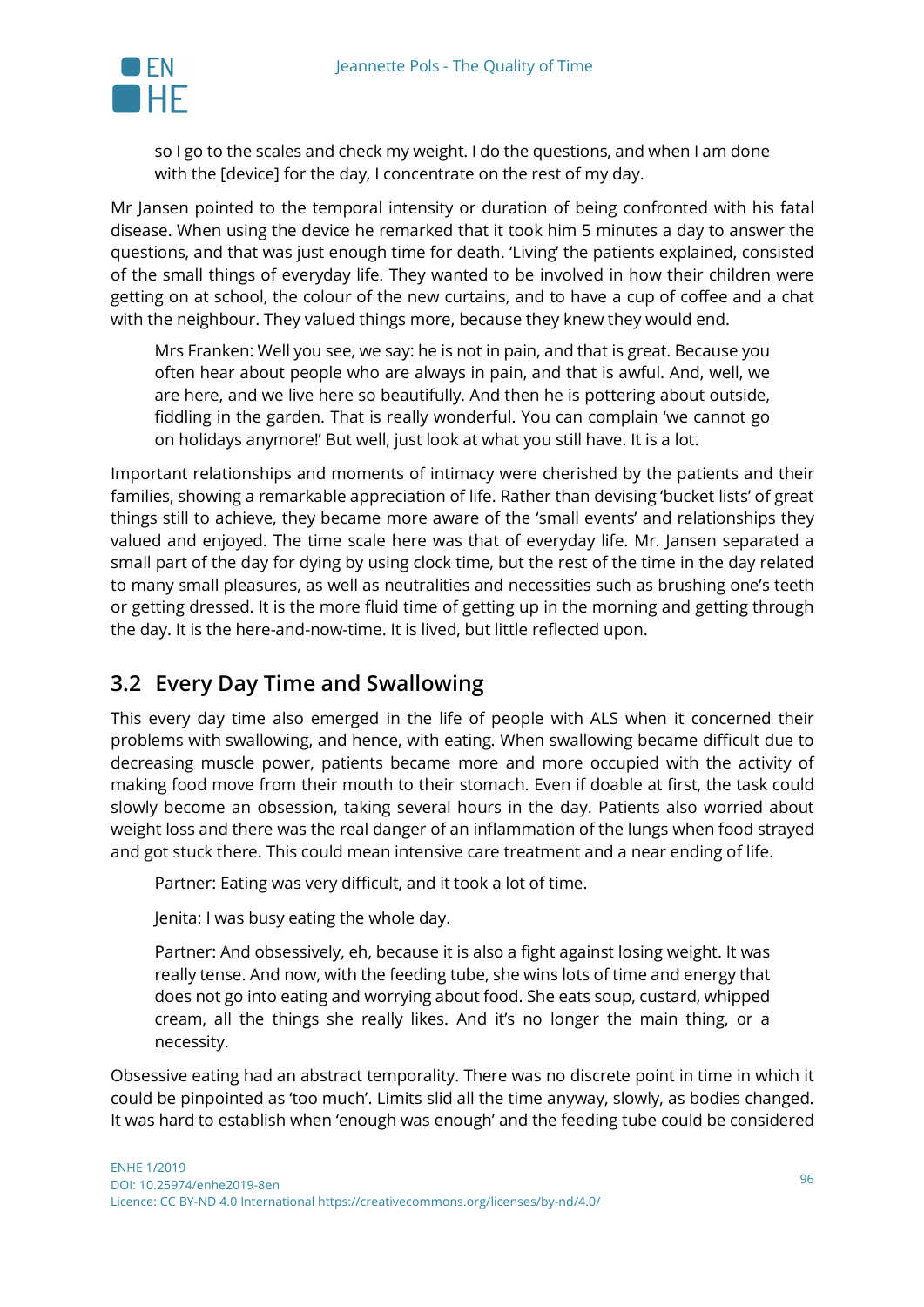

 $\overline{a}$ 

as a solution rather than a threat. The rehabilitation doctor would keep an eye on this relative time of weight loss, as a gate keeper. But until a limit was recognized, time was fluid. It was not clearly evaluated for 'quality', in a positive or a negative sense. Things were as they unfolded, they emerged slowly as events that came with the disease. Not as things to act upon to change life for the better.

This fluid temporality changed when concerned doctors or spouses intervened, or when swallowing problems became acute problems for the patients. This happened when people experienced choking on their food. Difficulties swallowing meant that food could get stuck in the oesophagus. The lack of muscle power and lung capacity made it difficult to cough, which caused people to have near-death experiences or the real risk of dying. This choking caused a lot of immediate fear and extended anxiety. One of our informants even dubbed this 'swallowing anxiety' as if it were a diagnosis in itself ('slikangst'). Time lost its fluidity here and closed in on the patients. There was a problem *now* and they were confronted with the need for acting on it soon. The fluid everyday time was breached by a discrete urgency. At this point the feeding tube could solve a problem the patients did not have before, one which they were anxious to get rid of.32

Interviewer: Can you tell me what happened to make you need a feeding tube?

Mr Klaasen: I had problems swallowing, and I choked. And eating took a very long time… One month, two months ago, eating dinner took the whole evening. I couldn't swallow food. So that's why, really. [...] And then it takes you more than an hour to eat. It takes so much energy. And you leave lots of food on your plate, because you give up trying. So then I lost weight, I was underfed. And I lost more and more weight. So at a certain moment... We have a very good doctor and she wanted to do it [the placement] before she retired. So we had to think about it a lot, before we accepted the feeding tube.

Interviewer: What did you have to think about?

Mr Klaasen: Well, of course, the fact that you have such a thing in your stomach wall!

Mrs Klaasen: Yes, you considered the down side, eh? But then, this explanation [by the doctor], that was really nice. She told us everything about it. And then we knew it just had to be done. We [the family] decided immediately. But Hans [Klaasen] said: I don't want it. So we took a leaflet home, deliberated, considered. That was Wednesday. And then, the other day, [to husband:] you choked terribly, [to interviewer:] he chokes every day, but this time we thought: "This is the end". And the boys [sons] were there and we said to Hans: "What do you want? Do you want

 $32$  This is not a shift in values or responses, but in problems and needs. It is a change of the situation, not a shift in response (Pols & Limburg 2016). For people with a bulbar onset of complaints, their trouble started with swallowing. For them, the trajectory was different, as they took into account that the feeding tube would give them more time to do things they found important.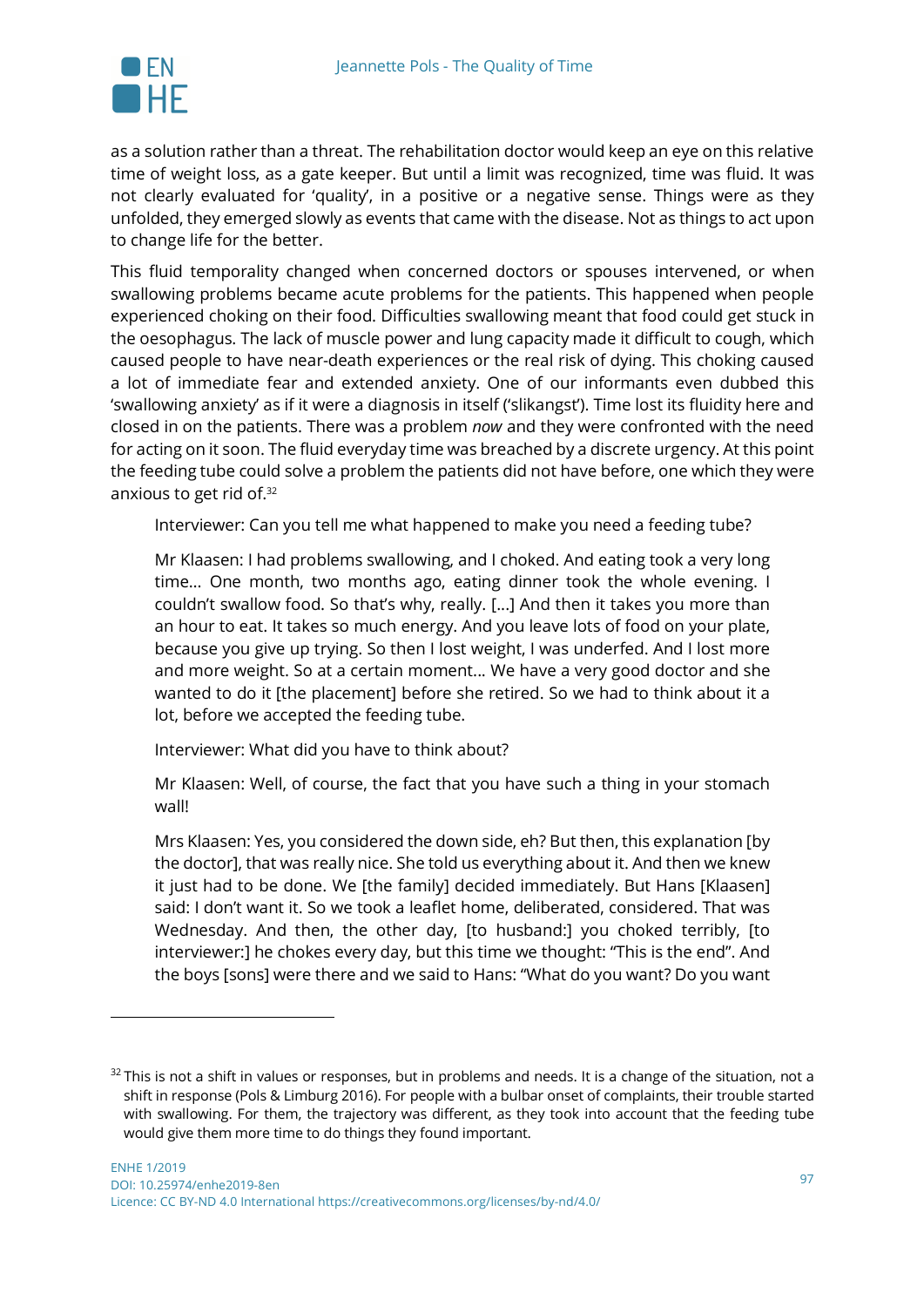

to choke?" And then he said: "You've convinced me." And he sent an email on Friday, straight away. [To Hans:] And you even looked forward to it!

At this point Mr Klaasen submitted to a treatment which he had not wanted to consider before. Suddenly, the quality of his life, in the normative sense, breached the fluidity of everyday time and things that are-as-they-are. The feeding tube held promise to improve this.

# **3.3 A Time for the Tube**

The placement procedure for the feeding tube was as bad as patients had feared it to be. It implied hospitalization, which in turn meant being away from the supportive technologies that had started to fill their homes. They felt helpless, with bodies they were unable to move and control. Many had difficulties breathing, and none of the patients considered the placement to be a 'minor intervention', as the literature labels it (from the perspective of the doctors and the technical procedure).<sup>33</sup> Their time in the hospital for the placement was a time to endure, but they also understood it as being of limited duration and serving the larger aim of choke prevention, which enabled them to continue with the intervention.

Mr Frederiks: I was afraid of the operation. They, well, they move into your body. I had to think about that! And yes, it is another thing on your body. And it was exhausting, also because the nurses didn't know my devices. So I had to explain all the time [while speaking was difficult and cost a lot of energy]. And I noticed my hands had deteriorated. So that was very demanding.

After this bad time there came a bifurcation in temporalities and qualities. Having solved the immediate problem of choking, the feeding tube could lead to an improved life, or it could lead to a change of the type of misery to endure. With respect to improved life, what the patients gained with the feeding tube we could dub 'quality time'. Instead of having to be occupied with feeding oneself through the mouth, one way in which the new quality time could be spent was, paradoxically, by enjoying eating again. There were, however, limits to what the patients could swallow. Too liquid fluids were difficult. When thickened, they could be swallowed, even though this did not work for all fluids. Many patients regretted that they could no longer taste coffee. One of our informants told us he had found a way to experience some taste of coffee, by inserting coffee through the feeding tube with enough air to produce a 'burp with coffee taste'. This would certainly sit uneasily with standards of decency of most patients, but shows creative ways in which people could regain the taste of food and the pleasure of tasting things. Where tasting and calories had become separated with the loss of taste, tasting was regained with the loss of worries about calories.

Mrs Velds: You really like yoghurt, Greek yoghurt. And we put fruit in it, a mashed banana, that's what we did.

l

 $33$  Hossein et al. (2011): Mazzini et al. (1995).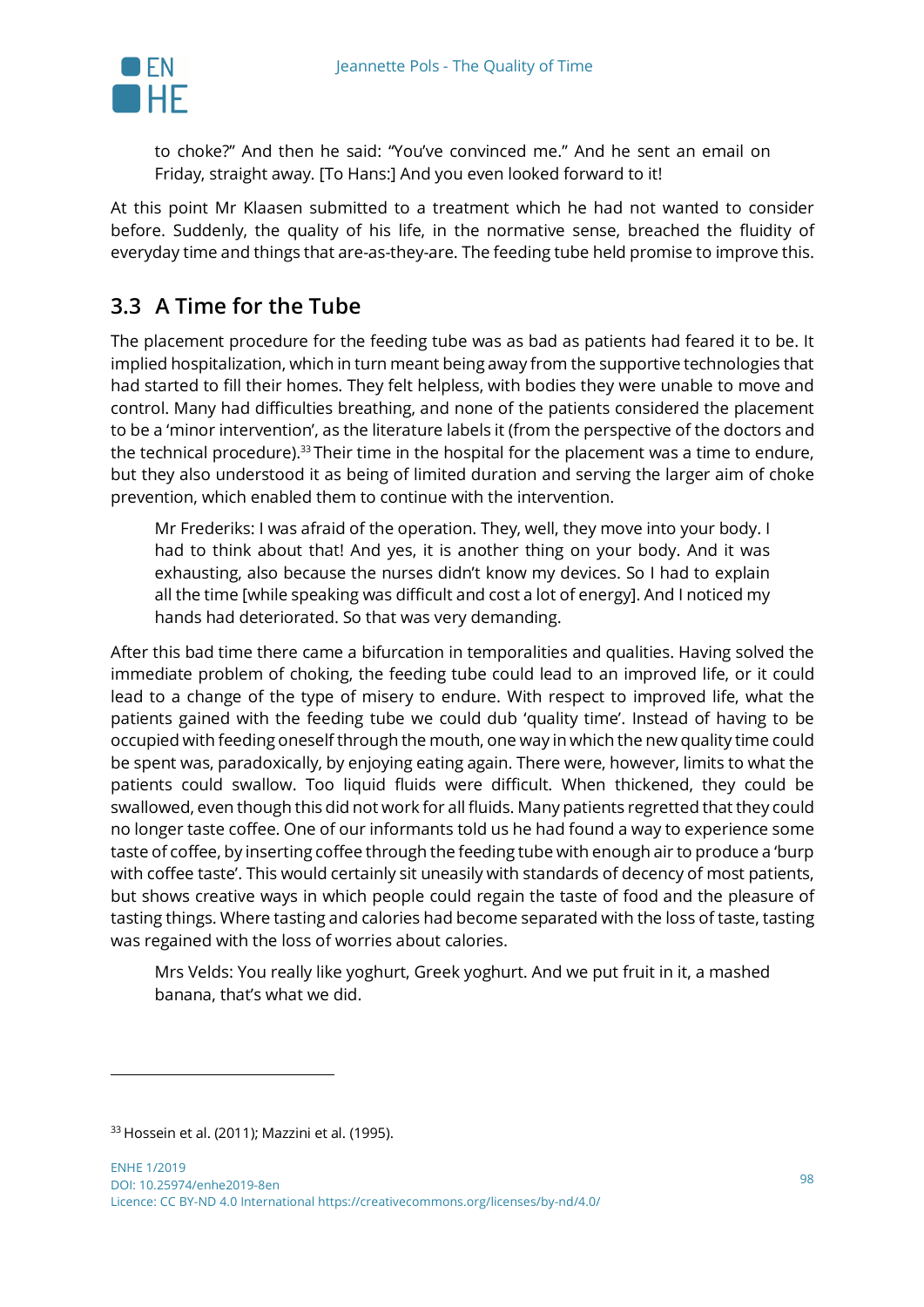

Mr Velds: Or a mergpijpje [a meringue coated in marzipan and chocolate] every now and then.

Mrs Velds: [laughs] Yes, a mergpijpje, something sweet, he likes that. It's soft.

Mr Velds: And yesterday we had chicken tandoori.

Mrs Velds: Yes, just for the taste. We mashed it, really crushed it because the bits of it are really hard. But he likes it anyway, so we put a little on his plate with something.

Mr Velds: With asparagus, yes. [laughs]

Interviewer: Also mashed?

Mrs Velds: Yes, yes! […] And now and then an alcohol-free lager, or just a beer. Like yesterday.

Mr Velds: Two! [smiles broadly. Mrs Velds and interviewer laugh too]

Clearly the couple had great pleasure in helping Mr Velds re-enjoy the taste of food. The feeding tube made patients gain time to eat what they enjoyed, even if it could not restore all affective relations to food. Eating out for instance, eventually became too much of a burden. It was one more quality to be crossed off the list of possible activities.

The temporality of this quality time here is a relative temporality; it is changing a (bad) time of obsessively absorbing calories with a good time for tasting and eating as an enjoyable activity. This was a gain if eating had always been a pleasure for the person. Some people, in contrast, thought that not having to eat meant 'good riddance'. No need to spend time on what one does not enjoy. And this points to the second way in which the feeding tube could lead to quality time: if one had the possibility to do things one enjoyed, the feeding tube could change time for obsessive eating into time used for activities to enjoy.

Gastroenterologist: The tube does not give quality of life in the sense that it cures a patient, because they cannot be cured. The only quality it gives is that people say that they did not enjoy the social aspects of eating so much, 'because it takes me hours to eat, my food gets cold'. Well, we give them plate-warmers, we do everything possible to facilitate eating. But at a certain point people say: 'Oh, I'm so tired of it.' I had one patient, he was an artist, a painter, who because of his ALS could only draw dots. He'd go to the zoo, and he would make dots with his pencil, make drawings just out of dots. And he said to me: "Thanks to the tube I have won so many hours in a day. I have only a couple of hours in the day when I am fit enough to draw my dots. Before, I used those hours for eating, and now I don't have to do that anymore!"

The example shows that the feeding tube might allow for positive characteristics that do not in themselves relate to the tube, but are facilitated by it. Then the tube is not a positive characteristic in itself. It delivered 'free time'. Patients had to find out what they could do with the time won by obtaining a tube.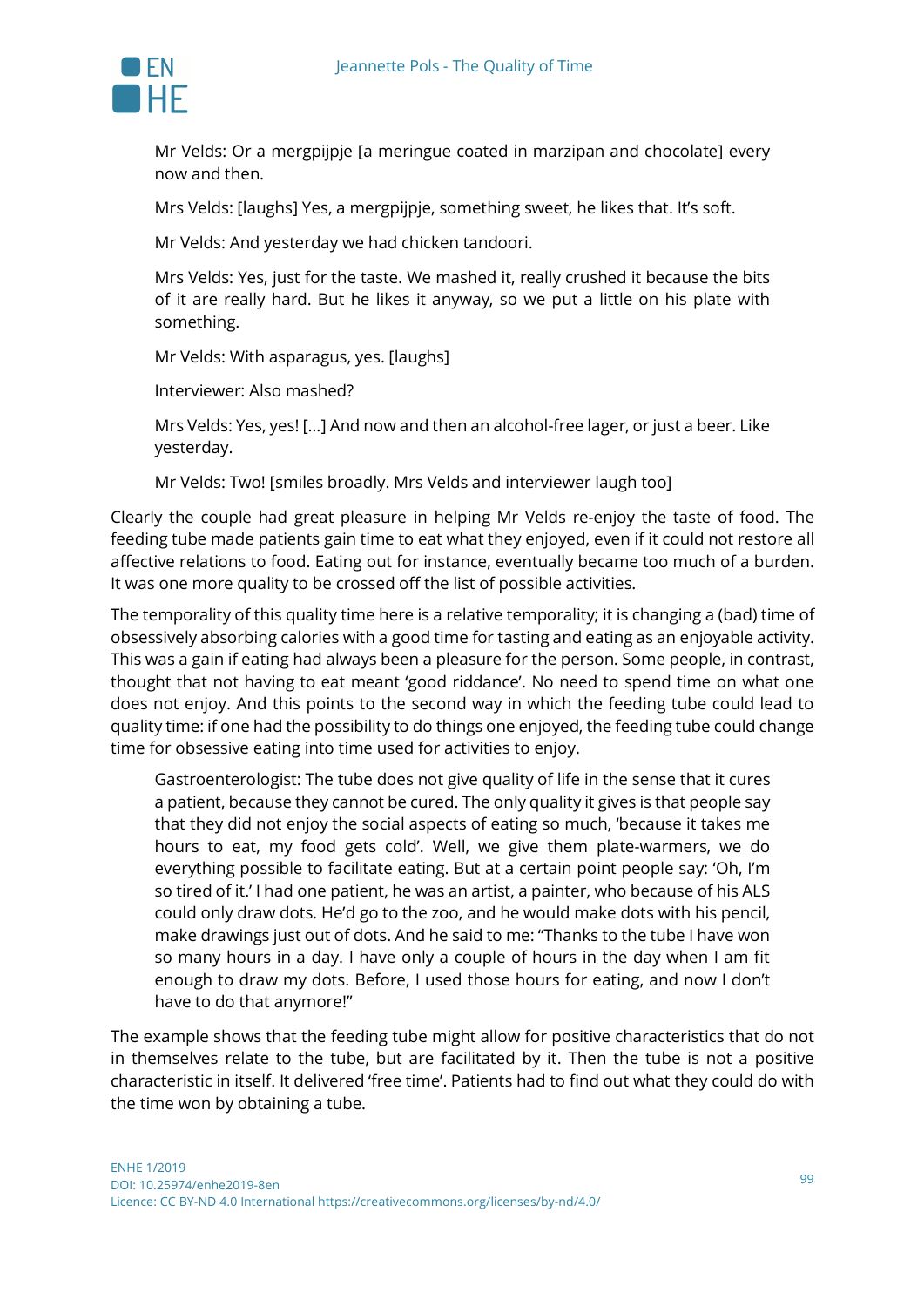

# **3.4 Changing Bad Times for Bad Times**

The example of the artist who gained time for enjoyable expression, is in sharp contrast to the bad time gained by others. Mr Gonders had to administer fluid food constantly, because his stomach could not bear too much fluid at a time.

Interviewer: Is there anything else you'd like to mention about the tube?

Mrs Gonders: well, if I may say this for him, the worst was that he couldn't move. When he had to go to the loo for instance. First he had to detach the power cord for the motor of the feeding drip. Then the oxygen… he could take the oxygen with him. And then he had to bring the whole circus with him. He couldn't just get up to get something, or go to the door when somebody rung the bell, or to go to the toilet. He couldn't do this, and this put him totally in the doldrums. Not going to the computer, or moving to the table, because it was so much fuss!

Mr Gonders was shackled by his drip machine. Even if he was physically able to walk, he could not do it easily because of the machines attached to him. He could not do the things that he liked. Other informants said this could also involve time spent waiting for the nurse to come to switch bags of fluid food. A lack of possibilities to do other things, or a lack of possibilities to do things one could enjoy, could make the life of ALS patients with a feeding tube miserable again. Rather than working to stuff oneself with calories through the mouth, which was caught in the fluid temporality of everyday life, their life turned into a life fixed to the motor drip with their eyes on the clock ticking, wasting time away. In this bad quality time, the everyday time changed into a time of emptiness. It promised no pleasurable events but turned the everyday into a time devoid of order, activities and meaning.

#### **3.5 The Last Bit of Time**

 $\overline{a}$ 

A last temporality I would like to discuss returns to the QALY-time in the sense that it relates a discrete linear calendar time to an ending. This is the retrospectively observed time of patients who had opted for the feeding tube, when it turned out they only survived after the placement for 3 months. Here, a calculation between quality and length of life seems to be in order. The difficulty patients experienced with the placement procedure, as well as their bad condition, could be compensated for by the extra time won (if there was any), that may or may not get filled with meaningful activities. Yet there is again a fluidity, a tragic one: who may predict the time of dying? In the really terminal stages this may be more obvious. In the time span of 3 months, the end is apparently hard to foretell. We have not spoken to these patients, or we do not know if some of the patients we talked to died. It was a group of patients we could only identify through the literature. 34

<sup>&</sup>lt;sup>34</sup> See for instance the study by Stavroulakis and colleagues (2013), quoted in Pols/Limburg (2016): 27 patients volunteered to be interviewed about their tube three months after placement. Five of them died before the interview could be conducted, and the condition of eight patients had deteriorated so severely that they had to withdraw. Nearly half of the patients dropped out within three months after placement.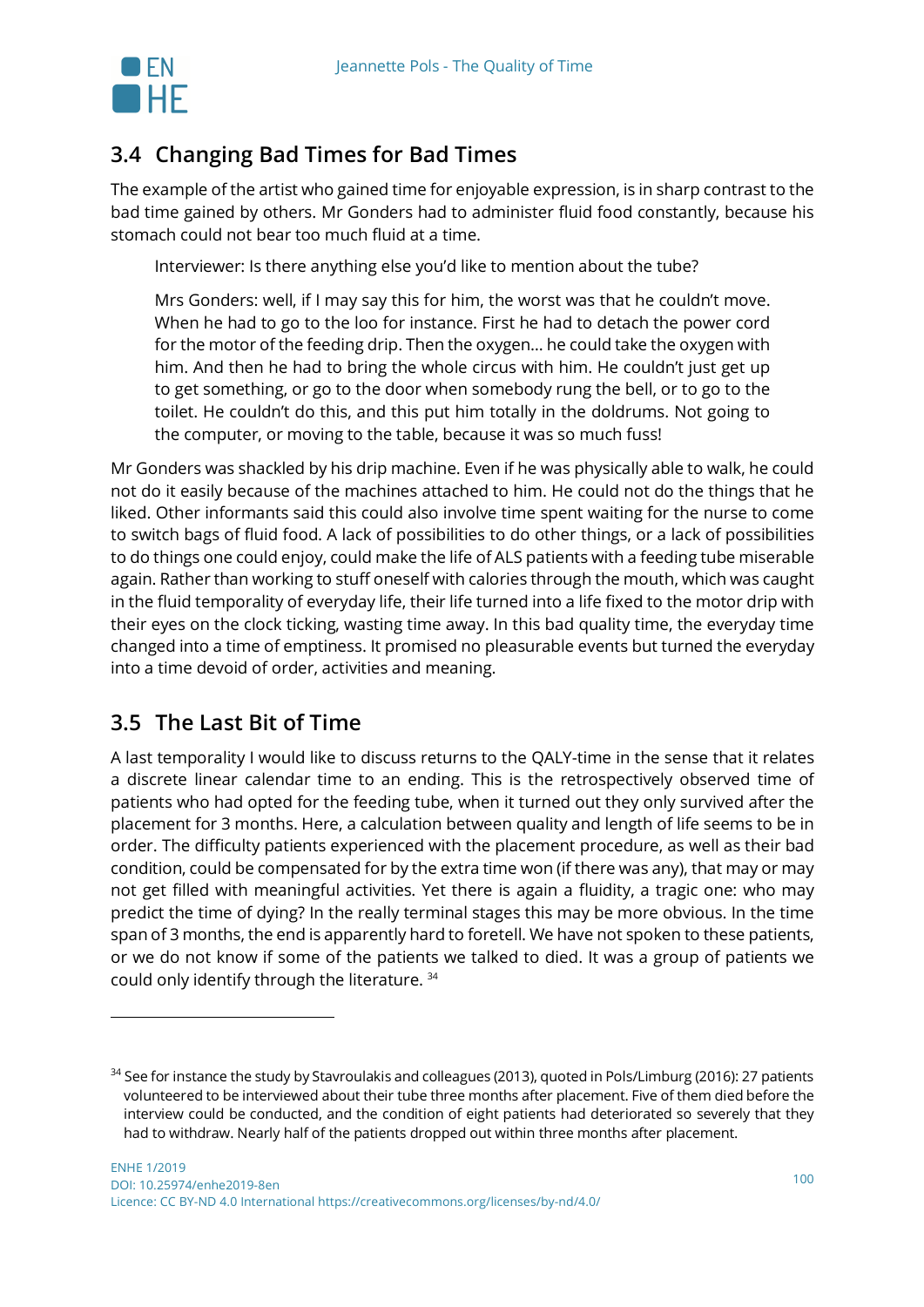

#### **4 Discussion**

In the analysis of temporalities and their relation to quality, it became clear quality may not always be about time, but that time is indeed always about quality. At first it was a temporality that related to an idea of a life span, much like a QALY that connects people with a total span of life left. But, unlike the QALY, for the patients contemplating this time, there was no 'in between' time to consider yet. The in-between temporalities only became palpable later.

Then there was the bad time of the feeding tube placement. This could be a relatively short time to endure, and gained in significance when the end was near. Once this bad time ended, everyday temporalities became important again: the time of getting through the day, filled with some preparations for dying, but which mostly pertained to the everyday trivialities and (small) pleasures that made up daily life. Matters of brushing one's teeth were important next to concerns about 'what life is all about' or what one really values. This everyday life time was characterized by a fluid 'this is how it is', of fiddling with food, of concerns with homecare nurses who might prepare a sandwich for lunch, or who were only allowed to feed the patient ready-made food. It is a fluid temporality of what has to be done on a day. As one's action radius for 'larger' assignments diminished, such as going to school or work, these smaller things became the things that 'living' was all about, and where life could gain its quality. Quality here was not so much about what can be done, but about if and how things could be done.

This fluid every day temporality stopped when a 'big issue' emerged that needed immediate evaluation and action: the fear of choking on food. Then time would solidify and become dense. Action was demanded at short notice. Due to its acuteness, this was not always related to the time one would gain by the placement of a tube. To some, the time gained was quality time for tasting, eating and other enjoyable activities. For others a dense time for troublesome eating and occasional choking was swapped for the endless emptiness of waiting for the next administration of fluid food to take place. Finally, there was a return to the QALY-like time when death approached. In this final phase, however, the time of ending was not of a phenomenological nature, as patients did not experience it. It could only be established retrospectively. Yet it is relevant for clinical care, as a short survival period may not outweigh the cost of the placement procedure.

A last temporality to consider when regarding these different temporalities is their 'addition'. Contrary to the addition of abstract numbers, the addition of temporalities and qualities in daily life is one of fractures, discontinuities and partial connections. There are different times to live, but they do not add up to a 'whole' or a clear linear time with a beginning and an ending. The different temporalities are folded into one another. For example, the lived time of the total life span may encompass every day times, but not automatically. Meanwhile, 'the total life span' also changed shape, depending on the closeness of the ending or the nearness of this ending as the patients experienced it.

The relevant temporalities change as qualities, rather than as quantities. Foregrounding one temporality rather than another re-sets, so to speak, the axes within which time gets its meaning. This may not be measurable at all. Rather than 'gaining more time' by extending life through treatment, different times are added, fade away, or become lost. These complex and discontinuous temporalities that are so strongly related to quality make a general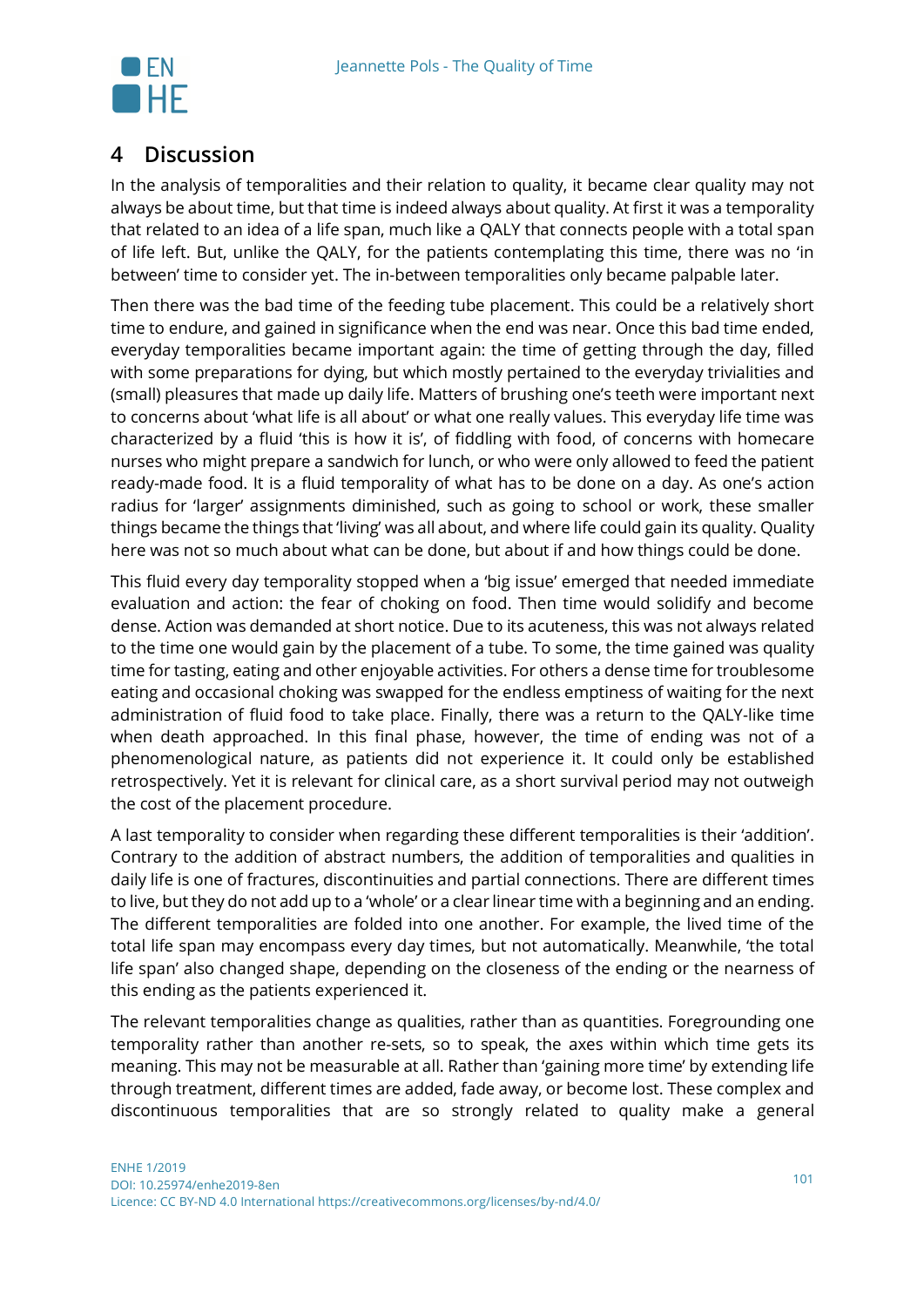

 $\overline{a}$ 

quantification difficult. As temporalities fluctuate, the 'effect' of the tube could vary from the bad times of hospitalization and being tied to the motor drip, to finding time to spend on reading books or making art. Rather than one stable 'average' quality factor or QALY-time, different temporalities are gained and lost. One way of capturing these fluctuations in temporalities would be to repeatedly measure them. Yet these repeated measurements cannot capture the different qualities related to time and the differences for different people. One cannot add up Mrs Jansen's bad time of hospitalization with Mr Franken's good time of being able to potter about in the garden. The temporality of a 'total life span' interferes with the temporality of everyday-ness.

### **5 Finale: Nursing Nudies**

What does this analysis teach for nursing studies? Our ethnographic analysis does not show obvious generalisations, except to say that for every person different temporalities fluctuate in different ways. It is a generalization that insists on particularity. Yet the foregrounding of the situatedness of findings does other, more interesting things.

First, the findings can be made clinically relevant. The analysis shows what kind of concerns might emerge around the complex situation of anticipating a feeding tube. It shows why and when patients are reluctant to think about it. It also shows what are the relevant questions to ask when the question about tube placement becomes pertinent. Is the time won by the feeding tube quality time for the patient? And if not, how may that change the prospect of having a tube placed at all? Patients and clinicians may learn from the situated lessons learned by others, and they may exchange 'tips and tricks' ('How to go to the beach with a feeding tube without getting stared at?'). Where guidelines may suggest a general applicability to any case at hand, such an analysis demands explication of what can be learned from specific situations. How may the specificities of a case differ from the situation I am involved in with this patient? The work to analyse what can be transported from one situation to another and what needs adaptation is explicitly demanded, it asks for a comparison of specificities.<sup>35</sup> In this way, there is much more to say about feeding tubes to patients other than: 'there is no evidence that it influences quality of life'.<sup>36</sup> It invites us to explore what quality and temporality mean in their particular situations.

Second, a commitment to the situatedness of treatment procedures and effects opens up new areas for research, by paying close attention to everyday practices of (nursing) research. It shows how methods, quantifications and conceptualizations make some things visible and others invisible. Scientific methods are not mirrors of nature, but tools that co-shape the object of inquiry. In the case of quality and temporality it showed that common quantifications

<sup>&</sup>lt;sup>35</sup> These specificities are often missing in quantitative studies, where 'the intervention' is often briefly described in the methods section. For new technologies, for example, this black boxes the way these technologies transform practices and are used in ways nobody had expected (see Pols 2012).

<sup>&</sup>lt;sup>36</sup> A friend pointed out that the general 'reassurance' that 'this treatment enhances quality of life!' did not mean much anyway in the situation where she was engaged with thinking about an intrusive cancer treatment for her partner. That still would not answer the question if it might help her partner or not, and how.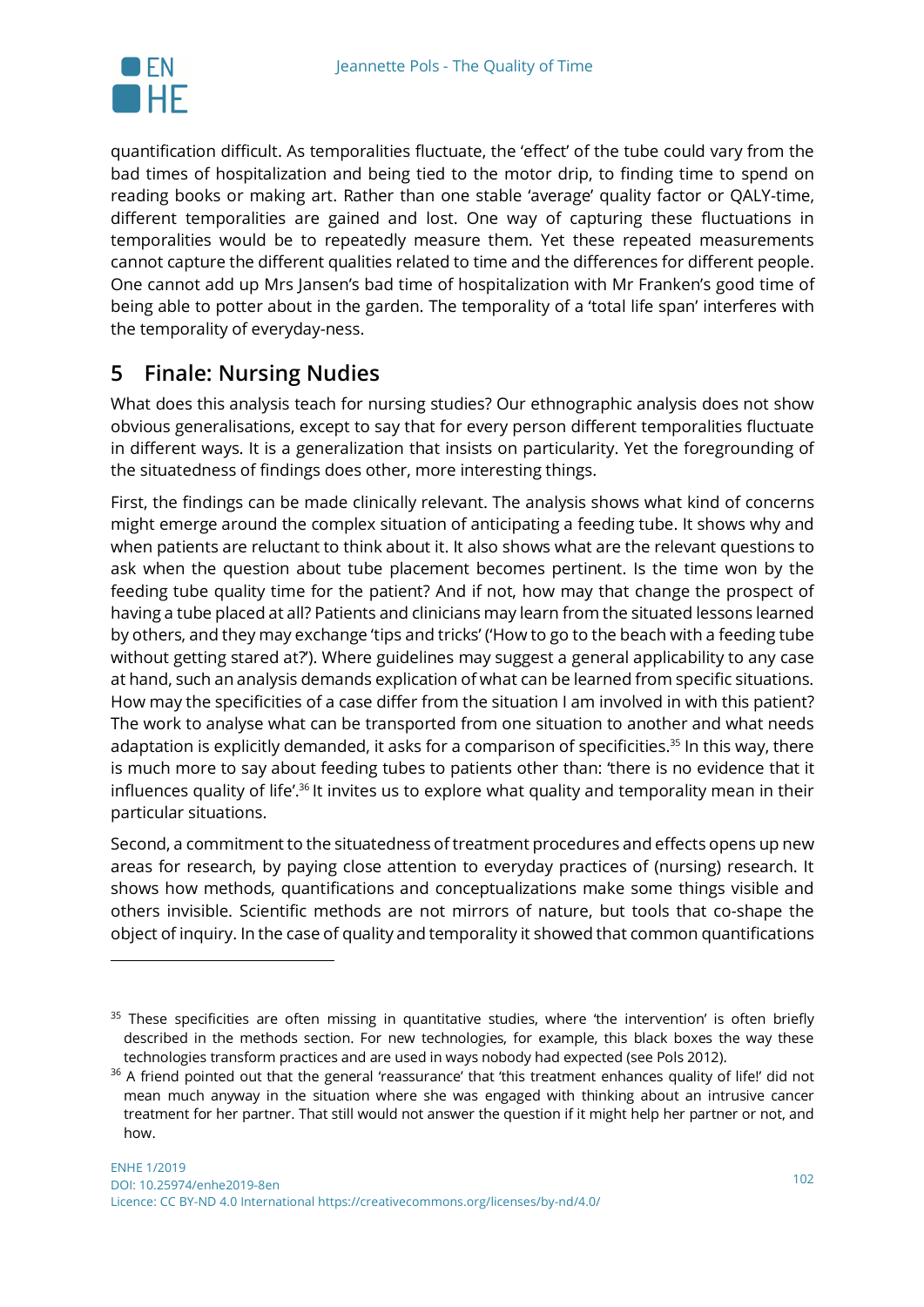

of quality, such as the QALY, imply certain assumptions about relevant temporalities and qualities that hide many temporal complexities in daily life. It hence also questioned the relevance of these quantifications for clinical practice, while simultaneously providing insight in the processes pertinent in a life with ALS in relation to feeding tubes. Also, such studies provide building blocks for further studies on 'big concepts' like quality and temporality. This in turn may provide interesting theoretical lenses to the study of practices. A worthy challenge for nursing studies indeed!

*Jeannette Pols, Socrates Professor for Social Theory, Humanism & Materialities, Department of Anthropology, Section of Medical Ethics, University of Amsterdam Medical Centre, The Netherlands*

# **6 Biography**

- Albrecht, Gary L/Devlieger, Patrick J: The Disability Paradox: High Quality of Life Against All Odds. In: Social Science & Medicine 48 (1999), pp. 977-988.
- Carr, Alison J/Higginson, Irene J: Measuring Quality of Life: Are Quality of Life Measures Patient Centred? In: BMJ: British Medical Journal 322 (2001), p. 1357.
- Carr-Hill,Roy A: Allocating Resources to Health Care: Is the QALY (Quality Adjusted Life Year) a Technical Solution to a Political Problem? In: International Journal of Health Services 21 (1991), pp. 351-363.
- Ceci, Christine/Pols, Jeannette /Purkis, Mary Ellen: Chapter Two: Privileging Practices: Manifesto for "New Nursing Studies". In: Critical Approaches in Nursing Theory and Nursing Research: Implications for Nursing Practice 14 (2017), p. 51.
- Eton, David T: Why We Need Response Shift: An Appeal to Functionalism. In: Quality of Life Research 19 (2010), pp. 929-930.
- Hossein, Somi Mohammad/ Leili, Maghbouli/Hossein, Antikchi Mohammad: Acceptability and Outcomes of Percutaneous Endoscopic Gastrostomy (PEG) Tube Placement and Patient Quality of Life. In: Turk Journal of/for? Gastroenterology 22 (2011), pp. 128-133.
- Hunt, Sonja: Quality of Life Claims in Trials of Anti-Hypertensive Therapy. In: Quality of Life Research 6 (1997), 6: 0. https://doi.org/10.1023/A:1026498318938
- Katzberg, Hans Dieter/Benatar, Michael: Enteral Tube Feeding for Amyotrophic Lateral Sclerosis/Motor Neuron Disease. Cochrane Database of Systematic Reviews 2011, Issue 1. Art. No.: CD004030. DOI: 10.1002/14651858.CD004030.pub3.
- Langmore, Susan E/Kasarskis, Edward J/Manca, Maria Laura /Olney, Richard K: Enteral Tube Feeding for Amyotrophic Lateral Sclerosis, Motor Neuron Disease. In: Cochrane Database Syst Rev 4 (2006), DOI: 10.1002/14651858.CD004030.pub3
- Mazzini, L/ Corra, T/ Zaccala, M/ Mora, G/ Del Piano, M/ Galante, M: Percutaneous Endoscopic Gastrostomy and Enteral Nutrition in Amyotrophic Lateral Sclerosis. In: Journal of Neurology 242 (1995), pp. 695-698.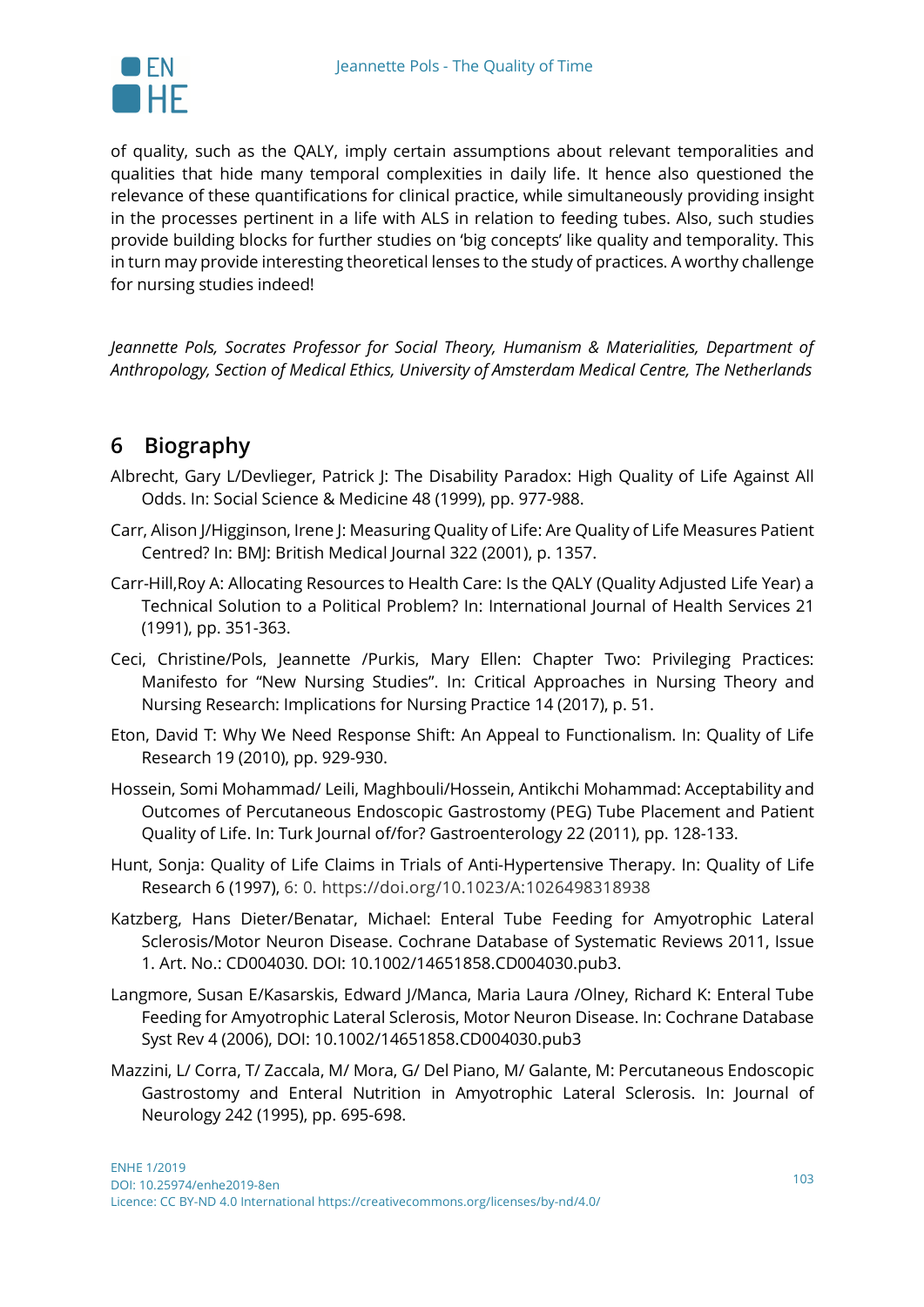

- Mol, Annemarie: Proving or Improving: on Health Care Research as a Form of Self-Reflection. In: Qualitative Health Research 16 (2006), pp. 405-414.
- Mol, Annemarie: The Logic of Care: Health and the Problem of Patient Choice. London 2008.
- Mol, Annemarie: Care and its Values. Good Food in the Nursing Home. In: Mol, A., Moser, I and Pols (eds) Care in Practice: On Tinkering in Clinics, Homes and Farms (2010), pp. 215-34.
- Mol, A., Moser, I and Pols (eds) Care in Practice: On Tinkering in Clinics, Homes and Farms Bielefeld 2010.
- Mol, Annemarie/Moser, Ingunn/ Piras, Enrico Maria/Turrini, Mauro/ Pols, Jeannette/Zanutto, Alberto: Care in Practice. On Normativity, Concepts, and Boundaries. In: TECNOSCIENZA: Italian Journal of Science & Technology Studies 2 (2011), pp. 73-86.
- Moreira, Tiago: The Transformation of Contemporary Health Care: The Market, the Laboratory, and the Forum. London 2013.
- Moser, Ingunn: Perhaps Tears Should not Be Counted but Wiped Away: On Quality and Improvement in Dementia Care. In: Mol, A. Moser, I and Pols, J. (eds) Care in Practice: On Tinkering in Clinics, Homes and Farms. Bielefeld 2010, pp. 277-300.
- Nolan, Steve: Spiritual Care at the End of Life: The Chaplain as a 'Hopeful Presence'. London, Philadelphia 2011.
- Pols, Jeannette: Care at a Distance: On the Closeness of Technology. Amsterdam 2012.
- Pols, Jeannette: The Chronification of Illness. In: An empirical Ethics in Care (2013). www. oratiereeks. nl.
- Pols, Jeannette, & Limburg, Sarah. A Matter of Taste? Quality of Life in Day-to-Day Living with ALS and a Feeding Tube. In: Culture, Medicine and Psychiatry, 40 (2016), pp. 361–382. http://doi.org/10.1007/s11013-015-9479-y
- Pols, Jeannette: Good Relations with Technology: Empirical Ethics and Aesthetics in Care. In: Nursing Philosophy 18 (2017) 1, E12-154 DOI: 10.1111/nup.12154
- Pols, Jeannette: Towards an Empirical Ethics in Care: Relations with Technologies in Health Care Medicine, Health Care and Philosophy, 18 (2015), 1, pp. 81–90.
- Sartre, Jean-Paul: Being and Nothingness: An Essay on Phenomenological Ontology. London 1958 (1969).
- Seeber, Antje A/ Pols, A Jeannette/ Hijdra, Albert/ Grupstra, Hepke F/ Willems, Dick L/De Visser, Marianne: Experiences and Reflections of Patients with Motor Neuron Disease on Breaking the News in a Two-Tiered Appointment: A Qualitative Study. In: BMJ Supportive & Palliative Care Online First 2 february (2016), bmjspcare-2015-000977.
- Sharon, Tamar.: Self-Tracking for Health and the Quantified Self: Re-Articulating Autonomy, Solidarity, and Authenticity in an Age of Personalized Healthcare. In: Philosophy & Technology, 30 (2017), 1, pp. 93-121.